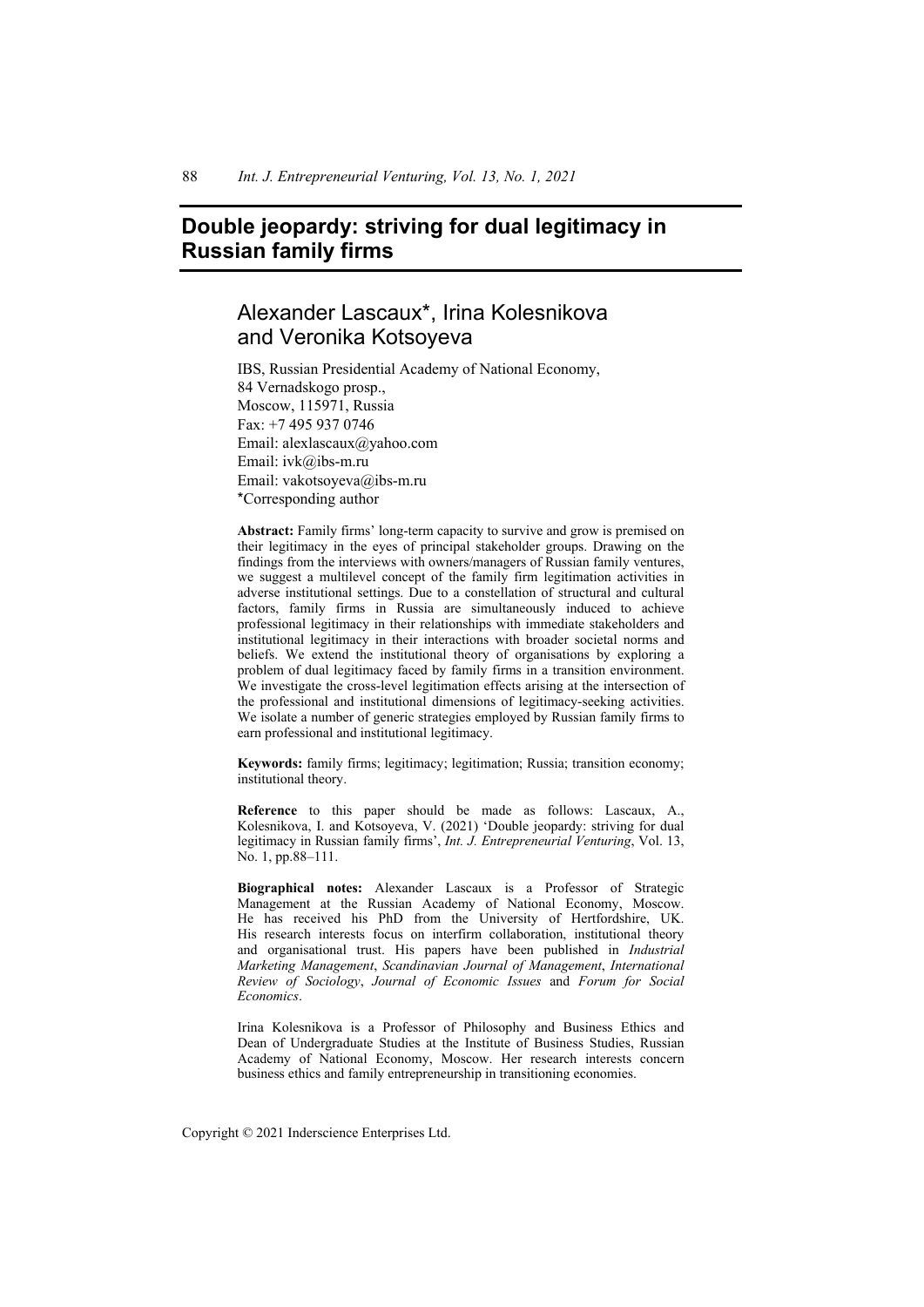Veronika Kotsoyeva is an Associate Professor and Head of the MBA program at the Institute of Business Studies, Russian Academy of National Economy, Moscow. She has received her PhD from the Moscow State University. Her research interests focus on entrepreneurship and family ventures in Russia's economic context.

This paper is a revised and expanded version of a paper entitled 'Double jeopardy: striving for dual legitimacy in Russian family firms' presented at the *European Academy of Management (EURAM) Annual Conference*, Lisbon, Portugal, 26–28 June, 2019.

#### **1 Introduction**

Family firms, which we define here as ventures that are predominantly owned, controlled and managed by their founding families, pride themselves on their endurance and longevity (Camfield and Franco, 2019; Sharma et al., 2020). To differentiate their practices from non-family firms and achieve their long-term goals (Basco et al., 2019; Chrisman, 2019; Erdogan et al., 2020; Heino et al., 2019; Kotlar et al., 2020; Schüler et al., 2019), family ventures need to earn legitimacy, in a sense that their business practices are deemed legal, sound and acceptable by key stakeholders (Suchman, 1995). This is particularly important in the context of emerging and transition economies, which combine the effects of fast growth and institutional transformation (Tridico, 2010), since new institutional realities may be rather hostile to family entrepreneurial projects (Dana and Ramadani, 2015).

Recent studies have strongly emphasised the importance of image and reputation for the success of family enterprises (e.g., Beck and Prügl, 2018; Sageder et al., 2018), but have not devoted much attention to the issues of legitimacy in family firms. In case of family ventures, legitimacy can derive from a variety of sources, such as clear and robust business model, decisions imbued with values, passionate commitment to sustaining a business development culture and, crucially, an ability to succeed across generations of family entrepreneurs (Berrone et al., 2012; Brundin et al., 2014; Kachaner et al., 2012). Many countries consider family businesses a backbone of national economies. According to the estimates of the Boston Consulting Group, family companies represent 33% of US enterprises and 40% of German and French businesses with an annual turnover exceeding \$1 billion (Economist, 2015). Families wield even bigger economic influence in South-East Asia: in Hong Kong the top 15 families control assets worth 84% of GDP, in Malaysia 76%, in Singapore 48% (Economist, 2015). Therefore, family firms might normally expect to encounter few problems with attaining legitimacy within a broader structure of societal norms and beliefs.

This, however, appears not to be the case in Russia's transitioning economy. In Russia, contrary to the experience of a vast number of developed and emerging economies, an idiosyncratic combination of socioeconomic, cultural and structural factors results in diminished legitimacy of family firms. These factors include the preponderance of large state-controlled firms in many industries (Abramov et al., 2017), the authorities' indifference and hostility to small and family businesses (Reddaway and Ortung, 2005),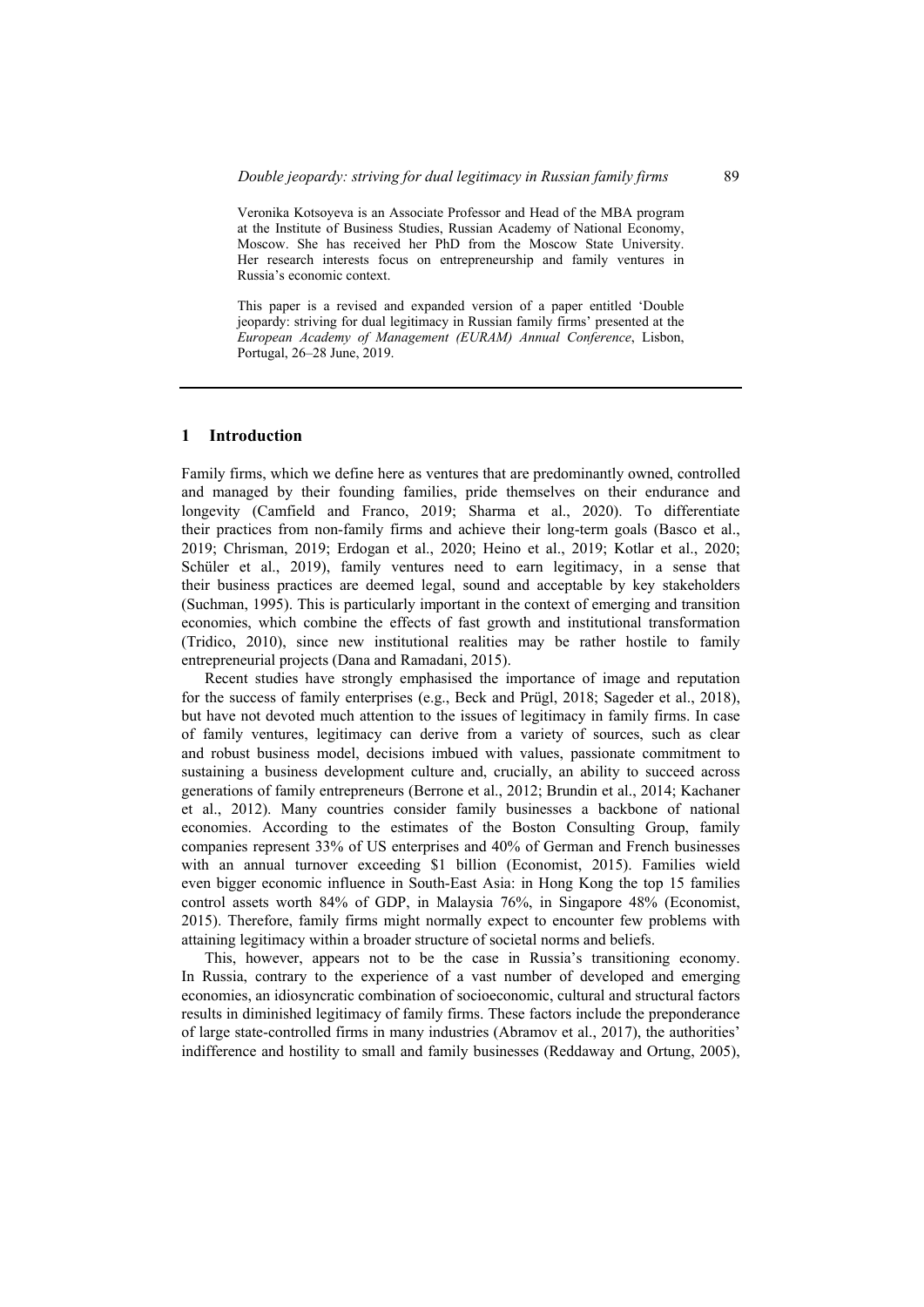institutionalised corruption in some administrative offices (Barkhatova et al., 2001) and the absence of succession tradition in the country's modern history (Korchagina and Shilo, 2017).

This predicament poses an interesting research question: how do Russian family firms overcome the barriers to achieving legitimacy related to one of the most widespread and common forms of entrepreneurial activity? In response to this question, the current study explores the principal ways in which Russian family ventures stand up to the challenge of denied legitimacy. It also evaluates the main strategies employed by family firms in order to legitimate their business practices despite institutionalised hostility toward family entrepreneurship.

Drawing on the results of a qualitative study of 12 Russian family businesses, we put forward two interrelated arguments concerning the legitimacy challenges faced by Russian family ventures. First, family firms in Russia confront a complex problem of gaining legitimacy at two distinct levels: micro level, which corresponds to protecting integrity and stability in everyday business operations of a specific family firm, and macro level, which ensures conformity to institutionalised norms and beliefs related to family business organisation in general. Second, Russian family businesses may resort to vastly different strategies to legitimate their activities, depending on whether they aim to earn legitimacy in line with professional expectations or institutional demands. In this way, the present paper complements the findings from the recent studies on the professionalisation and institutionalisation of family firms (e.g., Chua et al., 2009; Stewart and Hitt, 2012).

In this study, we seek to make several contributions to the academic literature. First, we contribute to the development of the institutional theory of organisations by introducing the problem of dual legitimacy faced by family firms in challenging institutional environments. The concept of dual legitimacy represents the first systematic attempt to bring together insights from the literature on organisational legitimacy and family business (see also Mitchell et al., 2011; Panwar et al., 2014). Second, we extend the previous findings on family firm behaviour in a transition environment (Barkhatova et al., 2001; Volkov, 2014) by explicating the principal strategies used by family ventures to gain legitimacy in adverse institutional settings. Third, we expand the dynamic institutional view of family firms (Amit et al., 2015; Banalieva et al., 2015) by exploring the specific interactions between Russian family companies and their institutional environment, which contribute to family firms' market success despite institutional obstacles to their survival and growth.

The remainder of this paper is organised as follows: Section 2 elucidates various aspects of legitimacy specifically relevant to family firms. Section 3 describes the methodology of the study. Section 4.1 reveals the main problems with attaining legitimacy in Russian family ventures. Section 4.2 suggests a typology of legitimation outcomes based on a two-dimensional classification that combines professional and institutional elements of legitimacy judgements. Section 4.3 identifies a number of strategies that are used by Russian family enterprises to achieve legitimacy on both professional and institutional dimensions. Section 5 concludes by addressing the broader implications of the dual legitimacy challenge and offers directions for future research in the area of family firm legitimation in emerging and transitioning economies.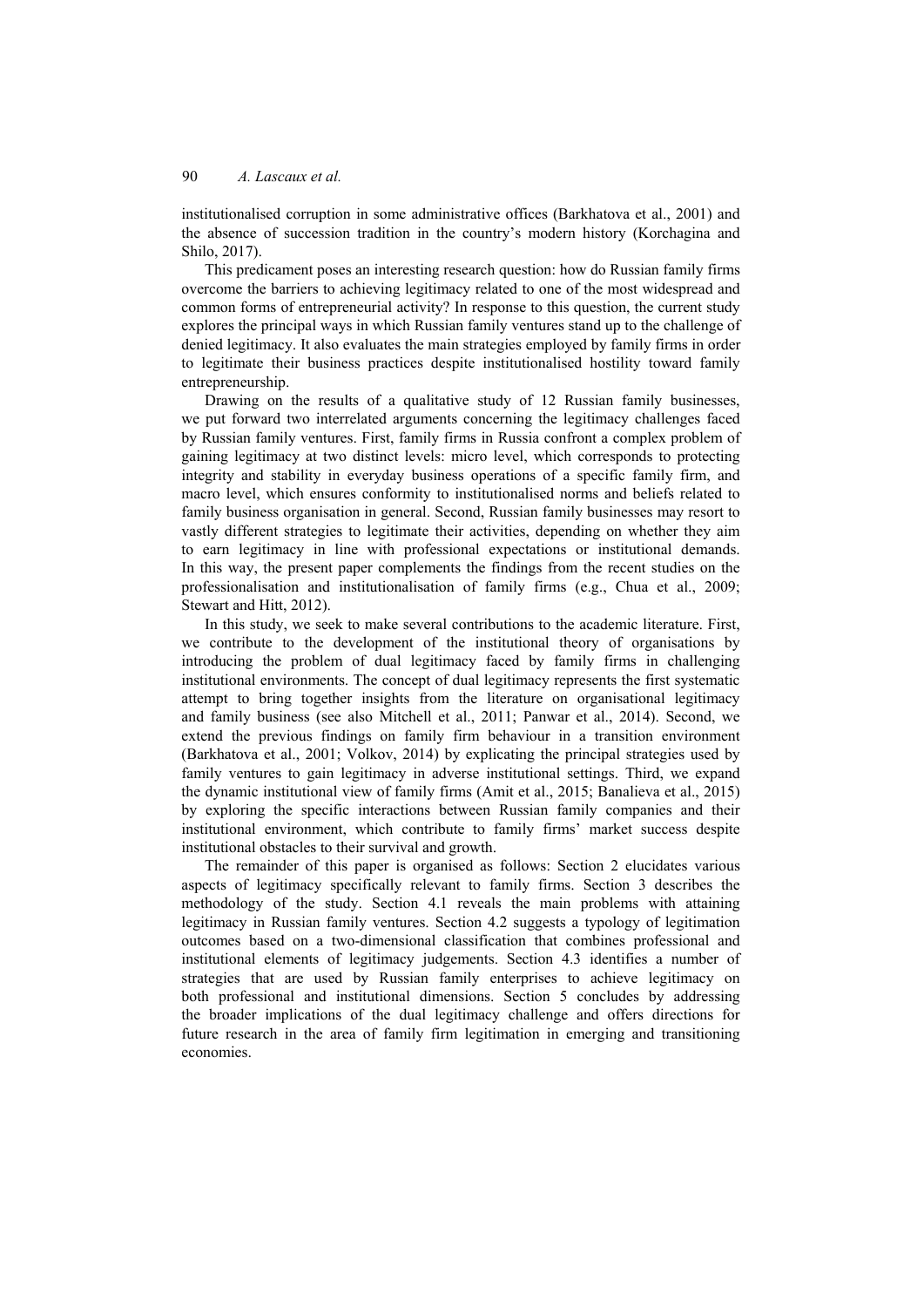## **2 The professional and institutional dimensions of legitimacy in family firms**

According to the influential typology offered by Suchman (1995), firms can attain legitimacy on pragmatic, moral and cognitive grounds. In addition, Aldrich and Fiol (1994) point out that new entrepreneurial ventures attempt to achieve legitimacy along two different dimensions, cognitive (related to the acceptability of novel products) and sociopolitical (associated with firms' adherence to extant institutional norms). Inspired by these views, we complement the above classifications by introducing two new categories specifically linked to family ventures' legitimation efforts. The first dimension of family firm legitimacy can be termed 'professional'. It relates to professional adroitness of family business owners and managers in responding to market challenges, overcoming the lack of resources or grappling with insufficient involvement of some family members in ongoing business operations (Chua et al., 2009; Stewart and Hitt, 2012; Zhang and Ma, 2009).

Professional legitimacy of family firms should be distinguished from their 'institutional' legitimacy. The latter arises from the public perception of family entrepreneurial activities as benefitting society and contributing to positive outcomes in the broader economic environment. As an economic institution, family firms are widely praised for strong moral principles governing their behaviour, such as long-term orientation, sense of responsibility, resilience, integrity, modesty, thrift, patience and persistence (Chrisman et al., 2011; Fernández-Aráoz et al., 2015; Koiranen, 2002; Lumpkin and Brigham, 2011). Family businesses also tend to display attentiveness to social issues and local communities (Van Gils et al., 2014), act in a socially responsible manner (Dyer and Whetten, 2006) and contribute to environmental protection (Berrone et al., 2010). Moral values and social virtues exhibited by family firms help to reinforce their institutional legitimacy, particularly when they are contrasted with faceless, anonymous business entities controlled by institutional investors.

The two types of legitimacy, professional and institutional, operate at completely different levels. Professional legitimacy derives from the micro-level managerial actions initiated within family businesses to effectively handle relationships with suppliers, distributors, customers and employees. In contrast, institutional legitimacy is achieved through macro-level interactions between the family enterprise and the dominant social norms and legal principles regulating family firms' activities in the public realm. Put differently, professional legitimacy concerns a particular family firm maintaining efficient relationships with its immediate stakeholders. Contrariwise, institutional legitimacy refers to a family firm in general, taken as an ideal type of business organisation, and its acceptability or desirability in the current configuration of social, economic and political institutions.

Family firms are supposed to go to great lengths to gain professional legitimacy, which offers them enhanced opportunities for learning and capability development, stronger market performance, higher employee commitment and a closer alignment of family values, expectations and goals (Gedajlovic et al., 2004; Hall and Nordqvist, 2008; Stewart and Hitt, 2012; Tsui-Auch, 2004). At the same time, they seem to devote considerably less effort and resources to the attainment of institutional legitimacy. This is so because in most societies and economic systems, the institutional legitimacy of family firms appears to be a rather uncontroversial issue. The contribution of family ventures to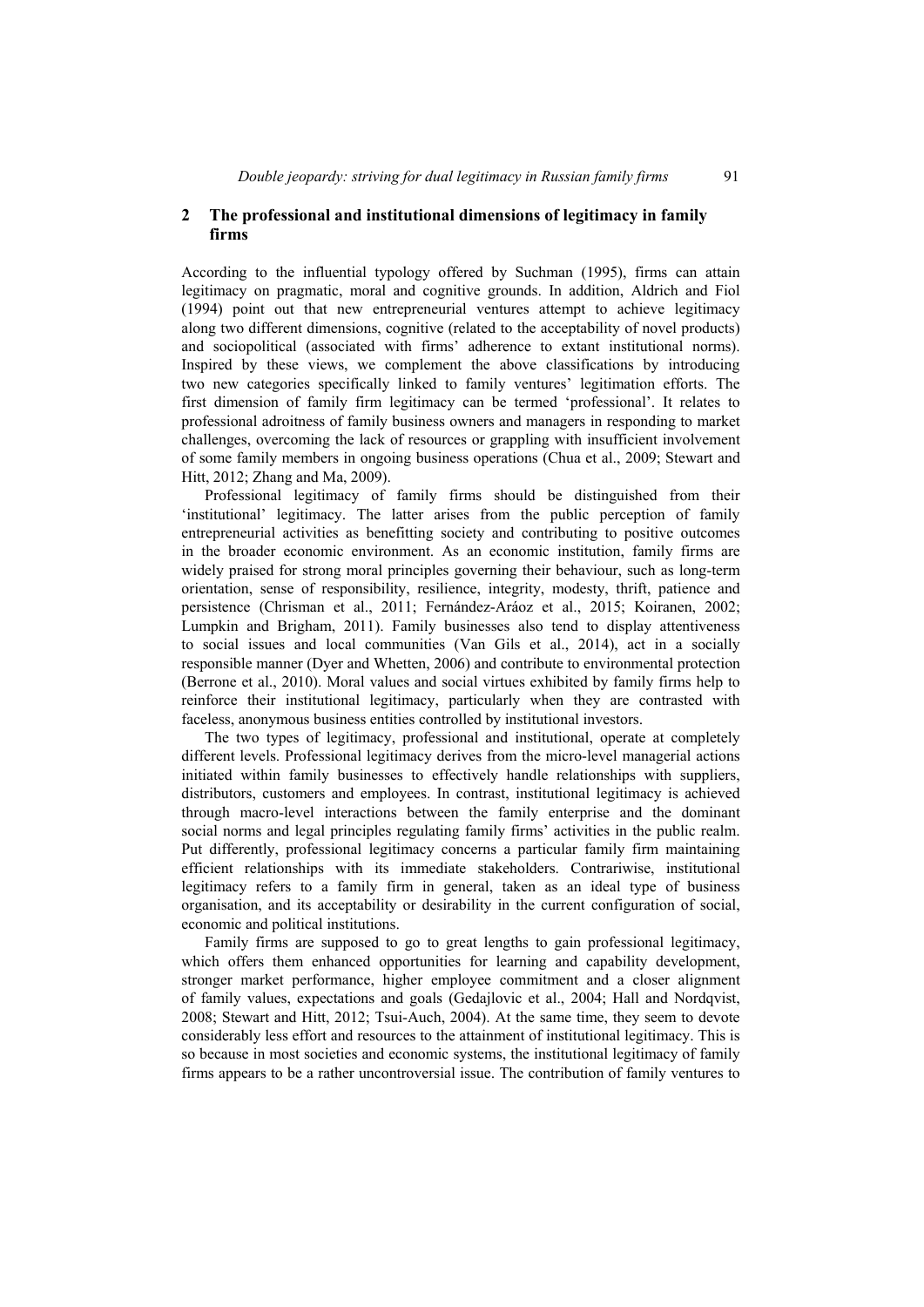the well-being of modern communities is praised and recognised by a wide range of influential societal stakeholders.

We believe, however, that this situation stands in stark contrast with the reality of Russia's transitioning economy. As will be amply demonstrated in the subsequent sections, Russian family ventures encounter serious problems primarily with an institutional dimension of their legitimacy. Powerful actors in their external environment express distrust of, or even outright hostility toward, what they perceive as perfectly legal yet unwanted and inappropriate form of business organisation.

To a large extent, this lack of institutional endorsement of Russian family businesses can be attributed to significant structural imbalances in the distribution of ownership rights in Russia's economy. As witnessed by a joint study by Ernst  $\&$  Young and the European Investment Bank, the current share of small and medium enterprises (including private and family firms) in Russia's GDP is estimated at only 20–25%, with more than half (57%) of SME turnover falling within the trade sector (European Investment Bank, 2013). Family ventures are confined to relatively small-scale industries, because family control over larger firms is judged inappropriate by the Russian authorities. Such an attitude is particularly evident in the areas which are regarded as critically important to national economic security. The overwhelming majority of assets in the oil and gas, infrastructure, banking and military equipment sectors are owned by the state (Alexeev and Weber, 2013). As a result, Russian family businesses are denied equal status with their larger state-controlled counterparts that exercise greater political power and enjoy protectionist support. Family firms' inferior institutional legitimacy is also reflected in their vulnerability to the state's regulatory activities. In the recent survey of Russian private and family business (PricewaterhouseCoopers, 2015), the respondents named government policy and regulation as their predominant external concern and the main impediment to growth.

This deficit of legitimacy allows us to make a key assumption underlying the current research: as the institutional legitimacy of family businesses is brought into question, Russian family firms are faced with the challenge of *dual legitimation*. This means that they should exert remarkable effort to achieve *both* professional *and* institutional legitimacy. In other words, we suppose that Russian family ventures strive to be simultaneously recognised as reliable business partners and good members of society in a situation when no automatic correlation exists between the professional and institutional dimensions of family firms' legitimacy.

The dual legitimation strategies in family firms represent an uncharted territory in the management and organisation literature. This knowledge gap provides the rationale for conducting the current study that examines the family companies' moves to regain their challenged legitimacy.

## **3 Methodology**

Our research strategy consists in exploring the pathways of legitimation in Russian family firms and the strategies they employ to compensate for insufficient levels of professional or institutional legitimacy. With this aim, we have contacted all MBA students who graduated from a large Russian business school in 2015 and 2016, while simultaneously owning and managing a family firm. We have identified 13 such graduates, and six of them (46.15%) have agreed to be interviewed for the current study.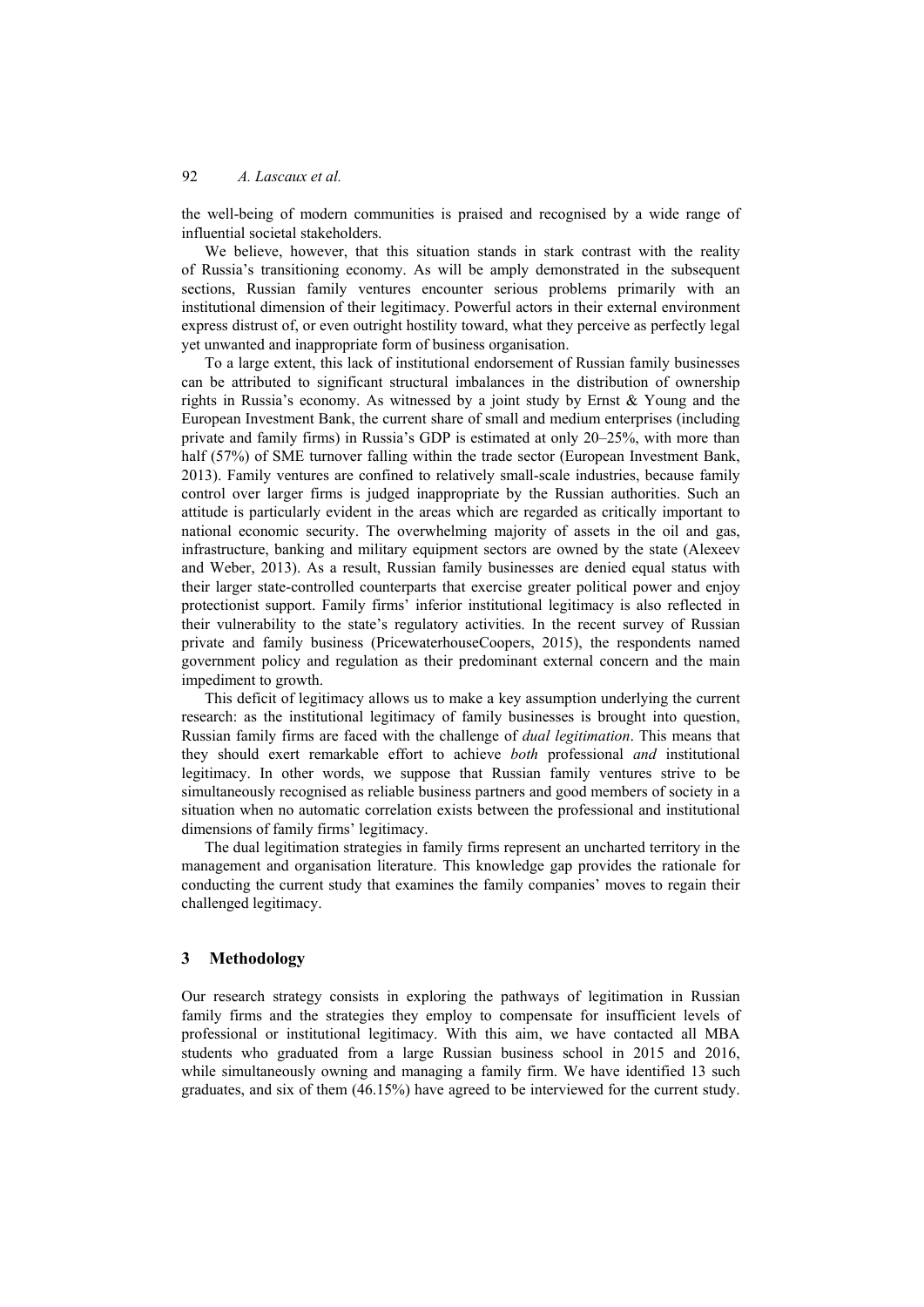We also contacted all 2015 and 2016 BA graduates from the same school, whose parents owned and ran family companies. Out of 16 students from this cohort, the parents of six graduates (37.5%) agreed to respond to our questions.

Overall, we have conducted 12 in-depth interviews with owners/managers of Russian family ventures from a variety of industries. The semi-structured interviews usually lasted between 60 and 90 minutes (the longest interview was 210 minutes). All interviews were audio-recorded and then transcribed verbatim. The interviews were conducted in Russian and translated into English soon afterwards, to preserve the richness of the information conveyed by the participants. Topics covered in the interviews concerned the family business history, specific relationships maintained with partners in the value chain (suppliers, distributors, customers) and the family firm interactions with powerful stakeholder groups (banks, regulators, local authorities). Typical questions asked in the interviews included the following: "In what ways is your family involved in managing the firm's operations?", "What are the primary sources of financing in your family venture?", "Do you think your business partners trust the family company?" and "What is the role of your personal contacts in family business development?"

Our study relies upon the grounded theory method that "contains tools to study how processes become institutionalised practices" (Charmaz, 2005, p.529). In line with the basic precepts of this approach, all theoretical arguments about the patterns of legitimacy-seeking activities in family ventures have been made inductively, based on the data collected in the interviews. Interview transcripts were coded independently by each of the three researchers, who then discussed coding results to reconcile differences and ensure accuracy of the findings (Miles and Huberman, 1994; Saldaña, 2015). In this study, we used manual coding.

To identify and examine the key patterns within qualitative data, we used thematic analysis based on inductive generalisation of the experiences reported by the participants (Brown and Clarke, 2006). Among other findings, this approach allowed us to spot the dual legitimacy challenge faced by Russian family firms. Such a research design built on a small-scale qualitative assessment raises immediate concerns about potential validity and generalisability of the obtained results. Yet, while admitting the obvious limitations of the chosen approach, we also have to take into account the socioeconomic context in which we conducted our study. In a similar research setting, Korchagina and Shilo (2017, p.321) attributed the use of qualitative methods and a relatively small sample of respondents to the general "lack of developed family business in Russia, lack of lists of family businesses, and the unwillingness of the majority of Russian companies to participate in the economic and management research and to provide the necessary data". The reluctance of Russian family firms to share sensitive information can be also explained by their unwillingness to attract undesirable attention from the regulatory bodies, given the high level of corruption in Russia (Simonova and Rudenko, 2017). Such disinclination seems to be understandable in a country which ranks 137th out of 180 countries in Transparency International's 2019 Corruption Perceptions Index.

Due to a sensitive nature of topics under discussion, all participants strongly insisted that their individual identities should not be revealed. Family companies demonstrated a considerable variation in their principal characteristics, with firm age ranging from 3 to 25 years, a number of employees from 7 to 400 and annual revenue from under 80 thousand to over 20 million US dollars. We intentionally sought to maximise the diversity in the industry background, age, size and sales revenues among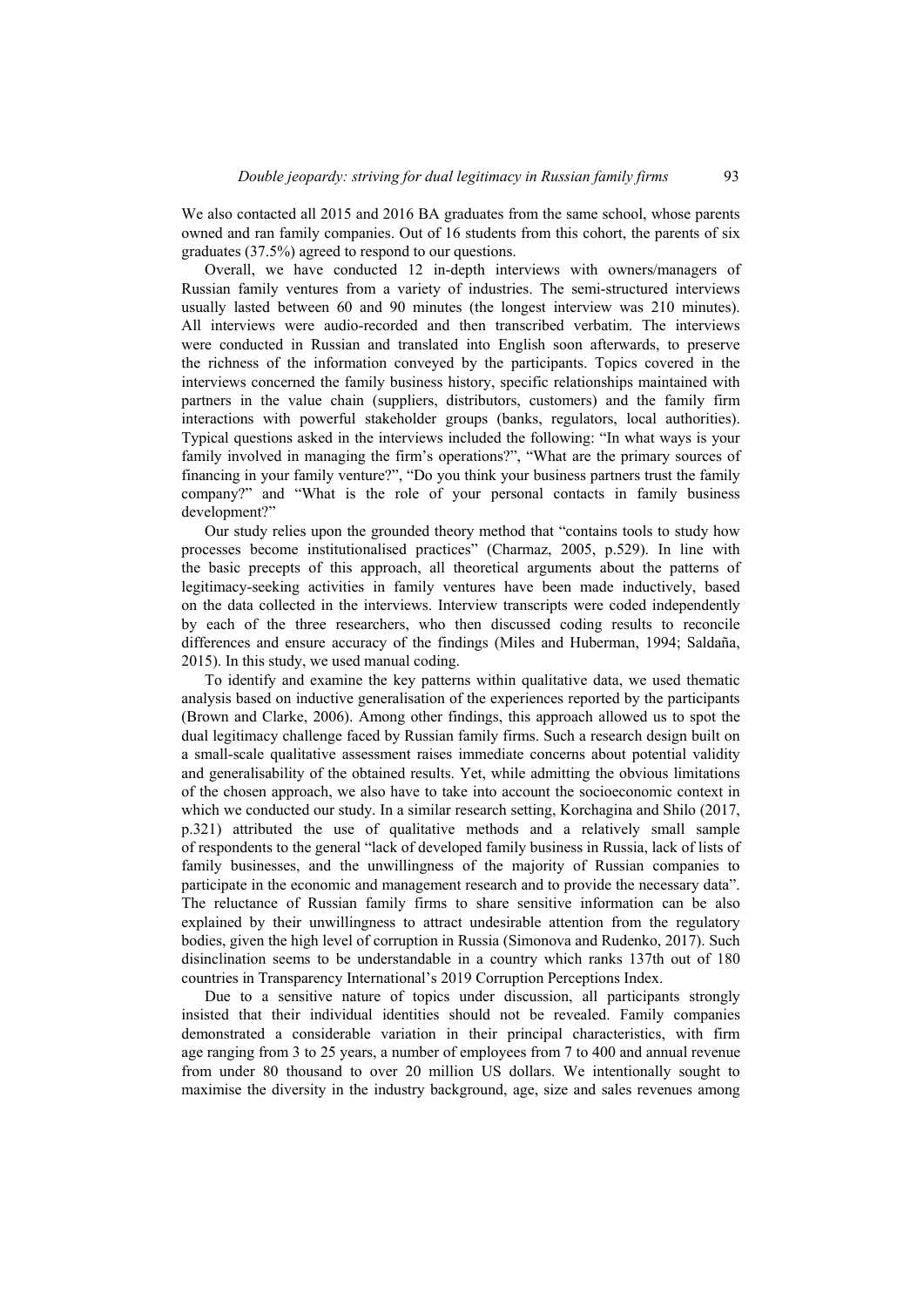the firms in our sample in order to focus on the most general problems of Russian family firm legitimation and exclude potential effects specific to certain industries or scale of firm operations. Appendix A describes the key parameters (industry type, year of inception, number of employees and annual turnover) of the studied family firms.

# **4 Results**

## *4.1 The many faces of illegitimacy in Russian family firms*

Most significantly, our interviews show that in everyday practice Russian family firms confront an outright, widespread and humiliating rejection of their legitimacy. A vast number of crucial stakeholders express suspicion and open distrust of this form of business organisation. The following quotes vividly convey these negative attitudes toward Russian family enterprises (the line numbers correspond to the original transcripts):

"The tax inspectorate is constantly driving us up the wall." (Firm 12, cargo transportation, line 1142)

"The most typical problems are an absence of loyalty to startups, inability to conduct business legally, endless inspections. Once the company reaches a certain income level, it is immediately visited by the OBEP [Department for Combating Economic Crime]." (Firm 5, cosmetics distribution, lines 445-447)

Sometimes, the authorities abuse their superior position by exerting undue economic pressure on family ventures and even openly extorting money from them:

"The scariest thing is that officials exercise not only controlling but also permitting function. This brings with it high-handedness and bribery. We carried a lot of money to get the necessary permits! An official gets a lucrative job for six months and [therefore] has little time to gain his money. We only want them to stop interfering with us." (Firm 4, private school, lines 390-392)

"Then came the RUBOP officers [from the Regional Department for Combating Organized Crime]. What's up? Nothing in particular, we just happened upon you. We've got a mandate, and you are a nobody. So you have to pay. They are nice guys [ironically], haggle over payments." (Firm 3, wholesale trade, apparel, lines  $289-290$ <sup>1</sup>

It is noteworthy that even if Russia's law enforcement and judiciary officials inspect family firms no more frequently than they do with respect to other private small and medium enterprises, they seem to suspect fraud, embezzlement and money laundering once they start examining the operations of family companies:

> "The downside of family business is that when you reach a certain stage, for example, file for bankruptcy, a whole business chain is in jeopardy. If problems come up, like criminal proceedings or court hearings, the whole family chain is pulled out. Because anyway, the chain is interlinked. If one guy is a deputy to another, or he is a director in a subsidiary firm, then investigators say: 'It was an affiliated firm, so you took instructions from a parent company. And who is the parent company? It is this guy, a managing director. And who is the managing director?' And so they start unwinding the whole chain. And this is the way to put pressure on the family, among other things." (Firm 7, real estate development, lines 735-741)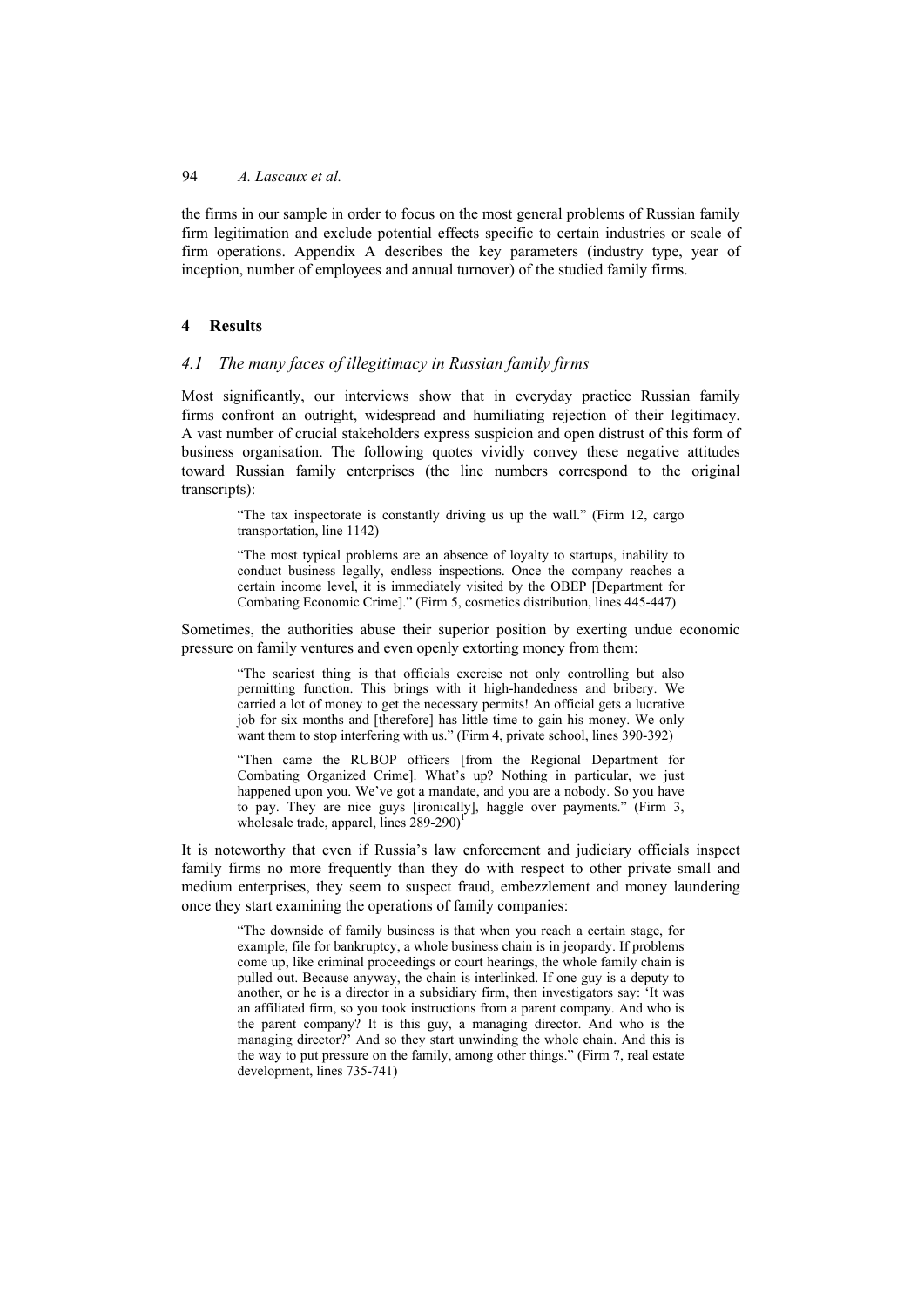This jaundiced view of family entrepreneurship creates an effect which may be called an amplification of delegitimising attitudes toward family firms. As the preceding excerpt illustrates, family companies can be accused of intentional mismanagement and corrupt business practices only because they are run by close relatives.

## *4.2 The family firms' responses to their contested legitimacy*

Confronted with the attitudes of hostility toward family business adopted by influential social groups, Russian family firms may react to the problem of their contested legitimacy in a number of ways. For example, they can try to reconcile conflicting demands and expectations of various stakeholder categories. We assume that Russian family companies can separately pursue professional or institutional legitimacy through their micro- or macro-level interactions with the external environment (We discuss the cross-level effects arising at the intersection of professional and institutional legitimacyseeking activities in Section 4.3).

An illustration of our framework (see Figure 1) uses two orthogonal axes corresponding to the professional and institutional aspects of organisational legitimacy. The level of family firm legitimacy along each dimension can be either low or high. Family ventures, therefore, can be clustered into four quadrants, reflecting the different combinations of low/high professional/institutional legitimacy. It is important to emphasise that we concur with Deephouse and Suchman (2008) that legitimacy is a dichotomous construct (it either exists or not) and therefore organisations cannot become 'more' or 'less' legitimate. In this study, we use the terms 'low' and 'high' legitimacy as conditional parameters indicating that an organisation has a lower (or higher) chance to be perceived as legitimate by its key stakeholders.

*Quadrant 1* (bottom-left) corresponds to a combination of low professional and low institutional legitimacy. Family firms in this quadrant must simultaneously grapple with disbelief in their reliability, product quality, solvency or employment security expressed by immediate stakeholders and a general lack of institutional recognition of family entrepreneurship demonstrated by the dominant socioeconomic factors. We believe that the combined impact of these two factors makes it impossible for a family firm to survive, since it has nothing to compensate for the shortcomings in either aspect of organisational legitimacy. Neither of the firms in our sample seems to belong to this group.

*Quadrant 2* (top-left) contains instances of high professional but low institutional legitimacy conferred on family firms. Companies that face this predicament fall in a situation where an acceptance of family ventures as solid and reliable partners by their immediate stakeholders is not mirrored in the institutional endorsement of family firms as an appropriate or desirable form of business organisation. This can be evidenced by the inability of family firms to receive contracts from large state- or publicly-owned companies, the absence of state guarantees or other forms of financial support for family business, frequent and unexpected changes in the regulatory environment and inadequate levels of administrative and local political support. This appears to be a familiar situation for a large number of respondents: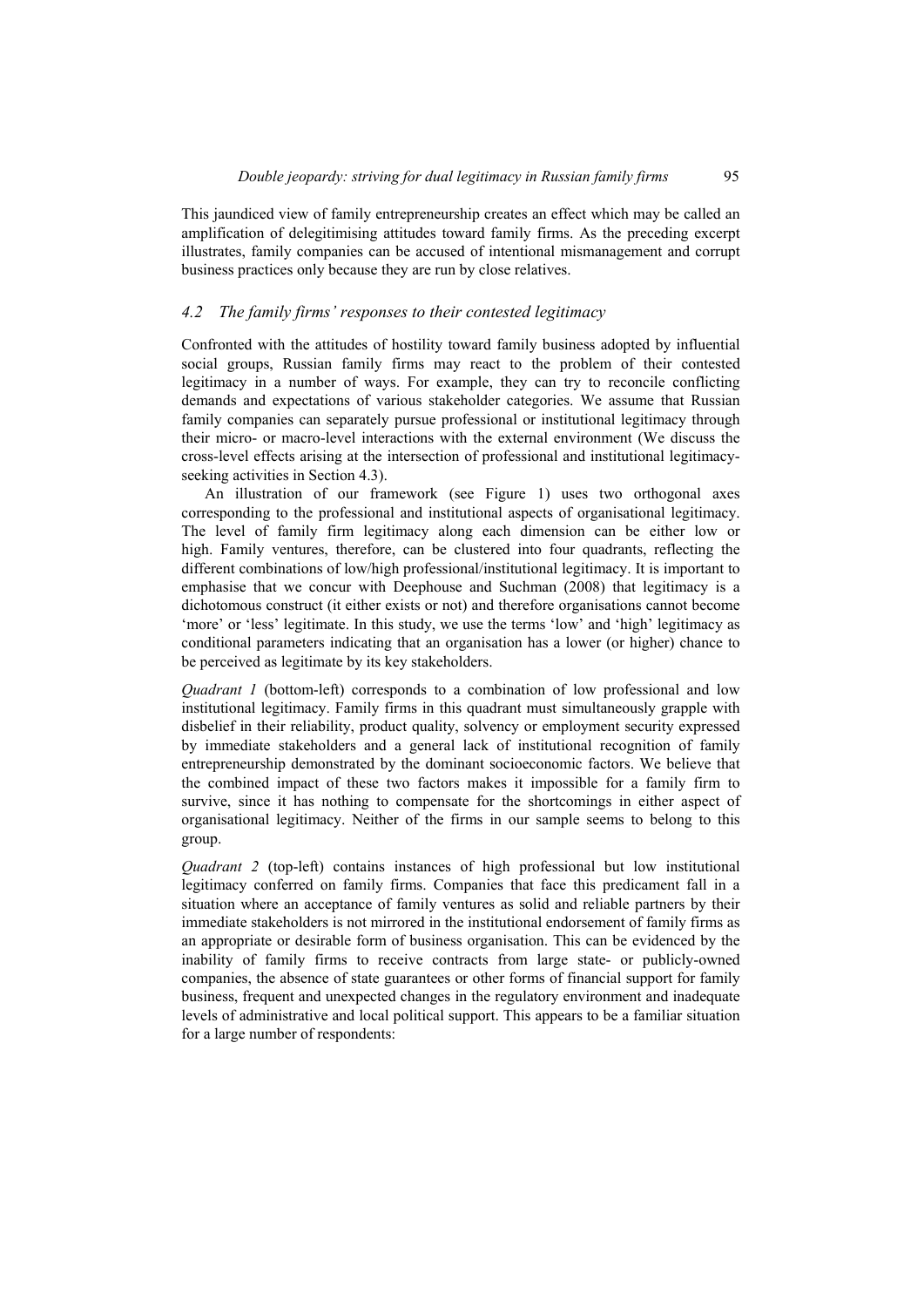"We see a constant accumulation of accounts receivable. Drugstores delay payments, and the government issues no guarantees, that is, does not support [family] business. Legal regulation of accounting, taxation, customs, certification of goods is in a constant flux." (Firm 5, cosmetics distribution, lines 448-451)

"The biggest threat comes from local authorities, the mayor's office… When we had a sewer break, we managed to repair it ourselves. Then came the police officers. They demanded that we file a report and obtain approval for repair work, but didn't help in any way… Once there was a fire on the third floor, at 10 in the evening. The firefighters arrived without water. We put out the fire along with other people, complete strangers. The local authorities just stood and gazed at the scene." (Firm 1, country hotel, lines 41-47)

Insufficient institutional backing of family firms seriously undermines their growth potential, even if their professional competencies are not brought into question:

"Government support [for small and medium family businesses] exists but it's not so easy [to get it]. Everything is grossly exaggerated by the media. The government promises to co-finance these projects. But when you start suggesting interesting projects, which rely on co-financing, not only on 100 percent state subsidies, or involve the investment of fixed assets, they don't really get official support. You can make your way and try to do all those things if you believe… that you will fight for the project to the end, go to court. Because this sounds like a government offer. Any willing party may participate, and you go strictly by the book, go to court and force the government to sign some contracts with you and make certain commitments. But this is devastating, you lose energy to such an extent that it will be impossible to fulfil your obligations in the future. Our government does not actually support such projects." (Firm 7, real estate development, lines 779-790)

A typical illustration of low institutional legitimacy of Russian family firms can be found in their relationships with banks. The constraints experienced by family firms in attracting financing from banks, such as higher collateral requirements or lower loan availability, are well documented in the extant literature (Lappalainen and Niskanen, 2013; Niskanen et al., 2011). Yet these problems are relatively mild compared to outright rejection of loan applications from family companies, drastic cuts in the amount of loans available to borrowers or exorbitant interest rates charged by lenders, which can be observed in Russian banking practice, as evinced in the following quotations:

> "We've got a credit line from the bank. But this is troublesome. It has to be confirmed annually and requests a lot of documents. We often need credit, but, with an interest rate of 19 percent, it is a heavy burden. Banks do not want to open a line of credit to [family] ventures. We've got it owing to acquaintances." (Firm 2, auto repair services, lines 151-153)

> "Regarding distrust, the most problematic relationships are with banks, not customers. They reduce their loan offer by half only because we are a family firm." (Firm 10, commodity trading, fruit and nuts, lines 1088-1089)

> "Once we tried to get a loan from Sberbank [the country's largest state-owned bank] and got refused because we didn't have any collateral. Since that we have never called for a loan." (Firm 4, private school, lines 352-354)

Apparently, Russian banks do not regard family firms as worthy borrowers and do not believe in their ability to honour financial commitments. In other words, they deny institutional legitimacy to a large group of their potential clients.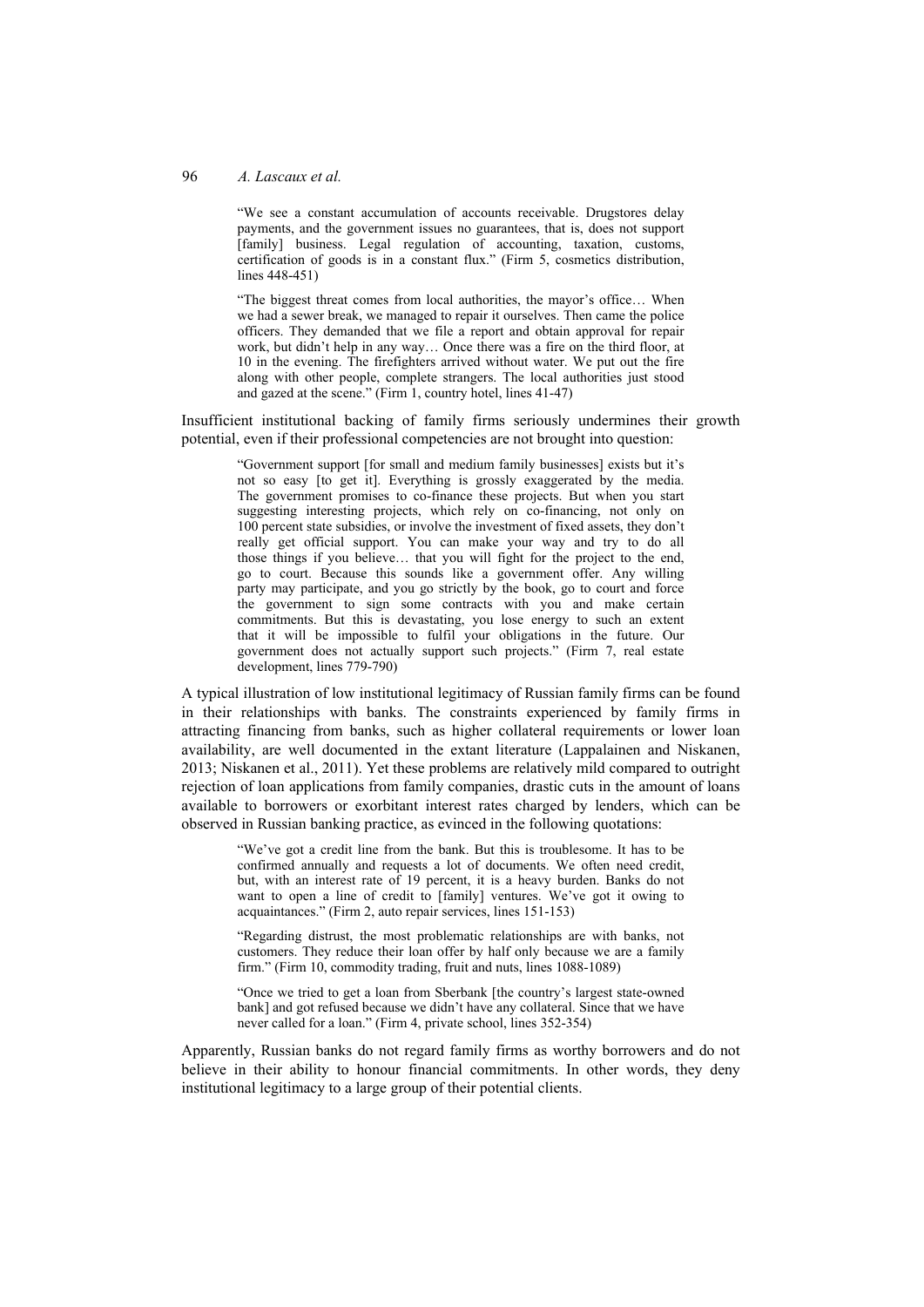*Quadrant 3* (bottom-right) includes those family firms which, somewhat paradoxically, are judged to be institutionally legitimate but are not perceived as reputable and reliable market players by their customers, suppliers or other business partners. Obstacles to professional legitimation of Russian family firms may stem from two major sources. First, institutional support offered to family ventures by the dominant economic and political actors can be more rhetorical than substantive, not implying any tangible contributions to business skills development, technological advancement or resource acquisition. Second, family firms' connections with influential members of the social and political elite may be in themselves not powerful enough to create stable business models or good working relationships with clients, distributors and other immediate stakeholders. In both instances, institutional legitimacy of family firms does not automatically translate into their professional acceptance, as witnessed by the following quotations:

> "When we completed our first housing development, it comprised about 85 homes, while all other projects were much bigger, 200 to 270 houses. The majority of customers who purchased homes in this residential area were somehow acquainted with us... Then we earned a name for ourselves and got access to certain offices, government agencies and things like that. So we marketed our first several projects through personal connections. We got access to senior officials who helped us sell these housing developments." (Firm 7, real estate development, lines 557-567)

> "Corruption is a big problem. We've got fewer corporate clients now. All corporate customers work only through kickbacks, usually 10 percent of the contract price. New corporate clients are not my personal acquaintances, but anyway they come through network referrals, recommended by veteran customers. Their companies hold tenders, and to win a tender you should have a relationship with the company, otherwise it makes no sense to get involved in this… A tender is interesting only insofar as we have relationships with suppliers, that is, history, reputation and hence discounts." (Firm 2, auto repair services, lines 128-132)

*Quadrant 4* (top-right) depicts a situation where family firms enjoy both high professional and high institutional recognition. This is a much coveted state for Russian family businesses, which is, however, extremely difficult to achieve. Paradoxically, Russian family ventures have better chances to attain dual legitimacy when they downplay and even conceal their family affiliation:

> "In our business, we have not faced distrust from customers. If a client discovers our family ties, she will do that only upon completion of the business process. To avoid the hassle, my mother deliberately changed her last name back to a maiden one. In the office, we do not behave as relatives and communicate to each other very formally. Because we understand what the consequences are. Certainly, we have got all kinds of tensions inside the family circle, but we try to avoid spilling them over family lines." (Firm 6, commercial lending, lines 481-487)

> "Our business started with an idea to launch a private ambulance company, the only one in our city, and provide high quality emergency medical services in the region. We have not had to dispel customers' misgivings because we have not highlighted our family ties. And even if this information crops up in the future, we believe it will not affect firm operations or the demand for our services in any way." (Firm 11, private ambulance, lines 1107-1114)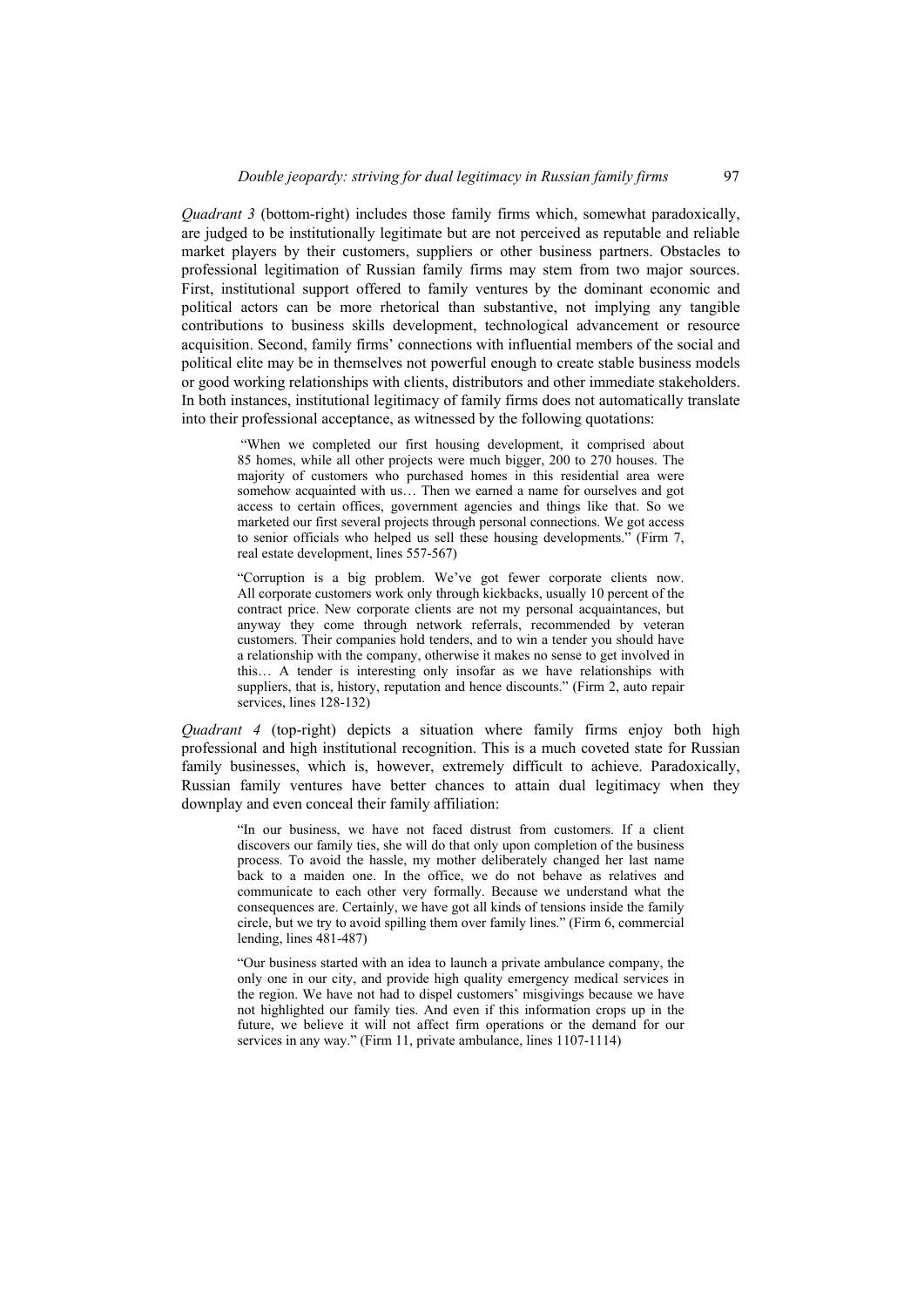"Different last names are a stabilizing factor [in a family firm]. On one occasion, I blasted the Department of Education over licensing issues. After that, my family name evoked only negative reactions. Then my wife started working with the Department discreetly under her maiden name." (Firm 4, private school, lines 387-389)

Figure 1 summarises the four types of legitimacy outcomes available to Russian family ventures. We expect that firms which experience the lack of legitimacy along the professional or institutional dimension will strive to compensate for this deficiency. Therefore, they will exhibit a tendency to migrate from quadrants 2 (where the level of institutional legitimacy is low) and 3 (where there is a dearth of professional legitimacy) to quadrant 4 (in which both types of legitimacy are sustained at the high level). To this end, firms can implement a number of legitimation strategies varying in accordance with whether they are used to attain professional (top-down) or institutional (bottom-up) legitimacy. It is to the analytical description of these strategies that we now turn.





Institutional Legitimacy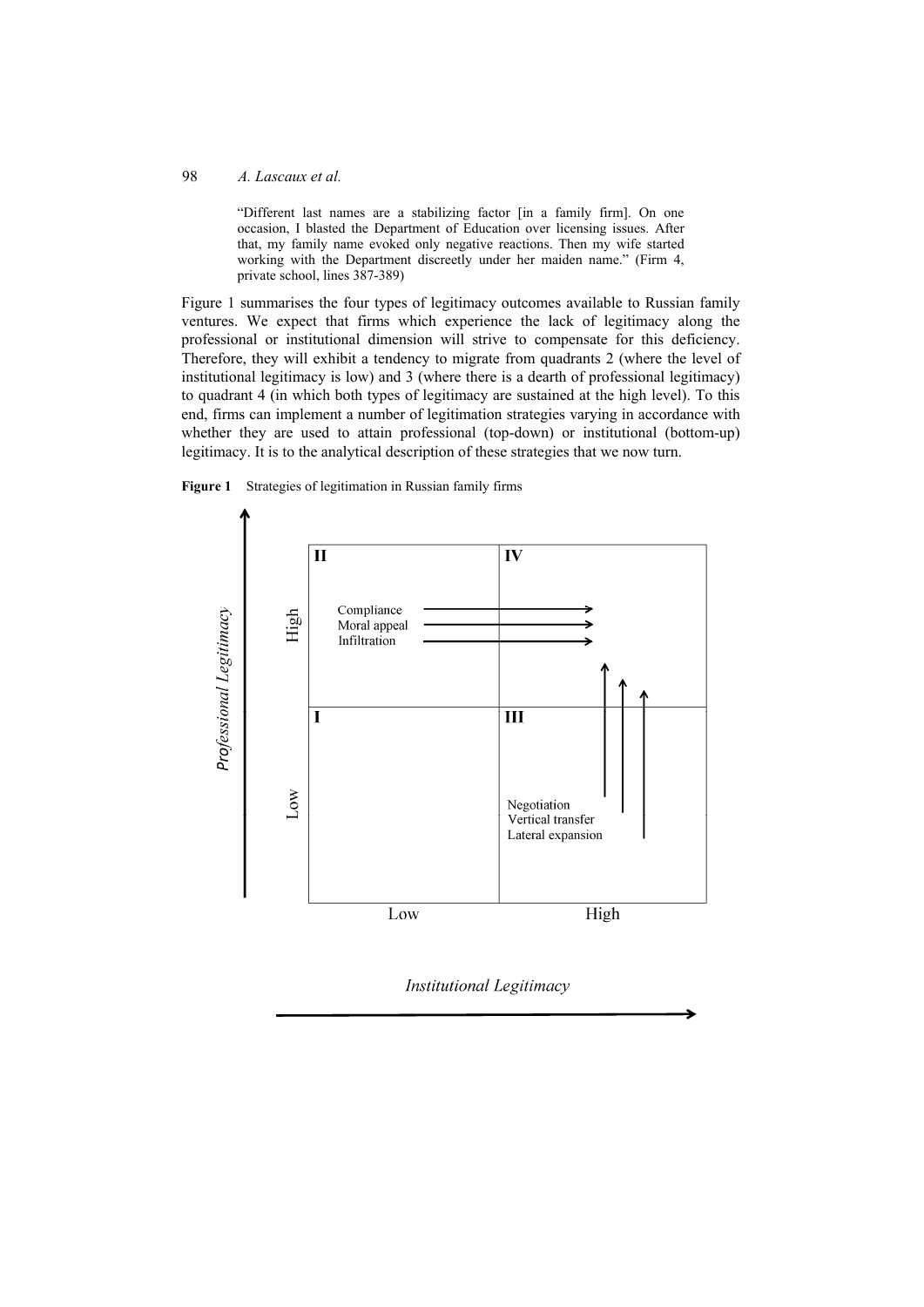## *4.3 Legitimation strategies in Russian family businesses*

An inductive generalisation from the interviews with family entrepreneurs allows us to conclude that legitimation strategies used by Russian family ventures fall into two broad categories, depending on whether they aim to achieve the professional or institutional legitimacy. In the domain of institutional legitimation, we have isolated three main types of legitimacy-seeking strategies employed by Russian family firms:

- a compliance
- b moral appeal
- c infiltration.

*Compliance.* This strategy of institutional legitimation assumes that family firms explicitly adhere to the dominant institutional norms and demands of authoritative social groups. In doing so they demonstrate their compliance with regulatory requirements and show deference to the authorities vested with controlling powers. Occasionally, they bribe officials if this signals their conformity to prevailing norms and rules adopted in the organisational field. The following quotations illustrate the use of this legitimation strategy:

> "Constant inspections are very disruptive. They are based on complaints from neighbouring houses… They complain to multiple bodies, to the Agency for Health and Consumer Rights, to the prosecutor's office… How do I solve the issue? I'm paying fines. Due to the [special] relationships, they are minimal yet mandatory, to avoid allegations of corruption. Plus, the annual mandatory inspections from the Agency for Health, the ecological police, the tax inspectorate, the Ministry of Emergencies, the land committee. Everyone gets their minimum mandatory fines. The fight against corruption is brought to absurdity – fines should be mandatory! Yet they are paid in a friendly manner." (Firm 2, auto repair services, lines 139-144)

> "The OBEP officers came and sealed the warehouse. Then they dumped accounting documents, started sealing the office and talking to me. They showed me the penal code, several times, threatened me. Then they invited me to the restaurant for a conversation. They showed me an amount to be paid. Then one officer called his boss naming the same amount to avoid suspicion of double-crossing. They asked me how much money I would lose in a two-week downtime. It's cheaper for me to pay off." (Firm 3, wholesale trade / apparel, lines 284-288)

*Moral appeal*. Family companies adopting this strategy of institutional legitimation stress the praiseworthy aspects of their business models, products or services to wider society. They also highlight elevated ethical norms governing their business activities and refer to their value-driven management principles that transcend purely economic considerations:

> "Employees share our corporate values, such as being professional, adhering to ethical standards and requiring others to conform to them. When an employee is fired for a small lie, fellow employees realize that we are not just saying that. Norms become routine. Our firm is 25 years old; some people have been working here for 20 years." (Firm 8, accounting, lines 830-835)

> "[Our distributors] go into the business after they start using our products, start enjoying them and benefiting from them. They realize that their own and their family members' health has improved thanks to these products, which make up the shortfall in vitamins and minerals. And this is the main direction we take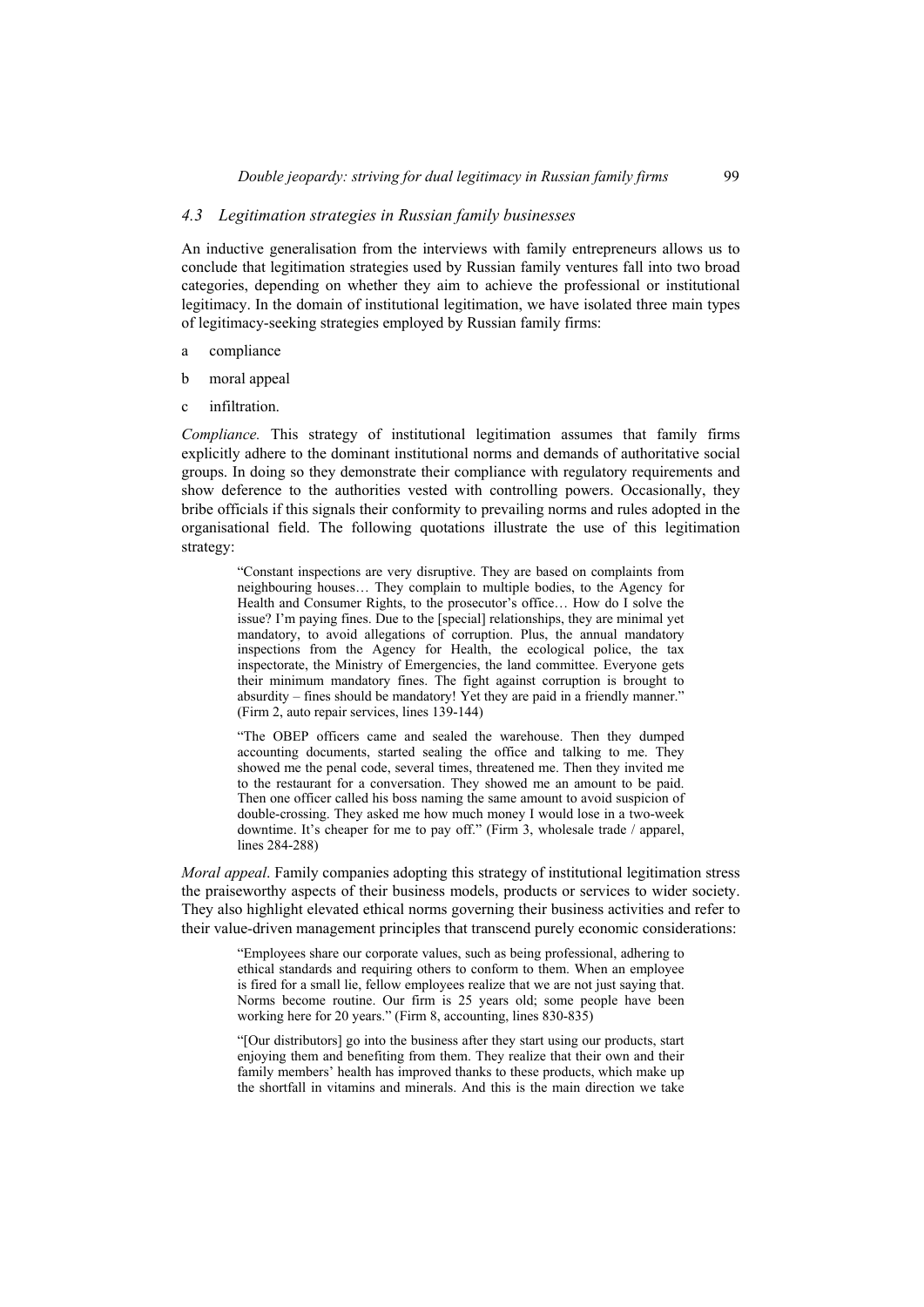with our products – the elimination of [vitamin] deficiencies. We often confront the situation where people who achieved results start thinking [about supplements] as a business, as a source of income... One woman started a distribution business after our products had enabled her son, a diabetic, to get off insulin. She became so inspired that she said she would like to do that to benefit other people, although she is an affluent person and doesn't need additional income. A motive or mission to help other people to improve their health arises very frequently. It is an incentive to go into our business." (Firm 9, dietary supplements, lines 877-883, 928-933)

*Infiltration*. Through this legitimation strategy, family firms aim to establish close relationships with influential socioeconomic groups, befriend people from upper echelons and maintain personal connections with decision-making authorities. Infiltration is to be distinguished from a similar but distinct legitimacy-building strategy called *guanxi.* The latter is also based on sustaining connections with important individuals and is widely used in the Chinese business practice. The difference consists in that the infiltration strategy assumes sporadic and relatively isolated contacts with influential actors, while *guanxi* relies on establishing and maintaining relationships with the officials and respected intermediaries, which are systematically arranged to "protect the firm against excessive interference by the government or other influential individuals and secure the firm's position in the local market" (Ahlstrom et al., 2008, p.397). Resources gained through the infiltration strategy can be mobilised to withstand increased institutional pressure or protect a family venture from occasional institutional attacks on its legitimacy, as indicated by our respondents:

"Two years ago a new headache occurred: the Agency for Health and Consumer Rights started giving fines for unauthorized public performance of music. Fines for copyright infringement are around 300-500 thousand roubles [5 to 8 thousand US dollars]… And we are not kept informed in advance of new legislation or regulatory changes… If you feed people but don't call yourself a restaurant, you can cook semi-processed products. But if you're a restaurant, then it's a nightmare, because you should have permissions for all products. Alcohol can be sold only by licensed premises… [You should have] refrigerated counters, vent hoods, a dishwasher, separate fridges for meat, fish and vegetables. We've overcome these obstacles because we have acquaintances in the Agency for Health and Consumer Rights; they oversee tourist services… If you don't know the regulations, you could be facing tough times." (Firm 1, country hotel, lines 18-35)

"Officials want to impose fines. They need something to report, because there exists a plan for collecting fines. [Some inspectors] say: 'Let's agree on what violation to commit.' We negotiated with the fire department that they would impose only those requirements which our school has already fulfilled. Since that we have had neither complaints nor fines." (Firm 4, private school, lines 359-363)

In contrast with the above strategies of institutional legitimation, family firms' attempts to gain professional legitimacy aim at generating acceptance and support in their microlevel interactions with customers, suppliers, regulatory bodies and other immediate stakeholders. These attempts rest on the already attained institutional legitimacy, which facilitates family firms' legitimacy-seeking activities along the professional dimension. The corresponding group of legitimation strategies comprises: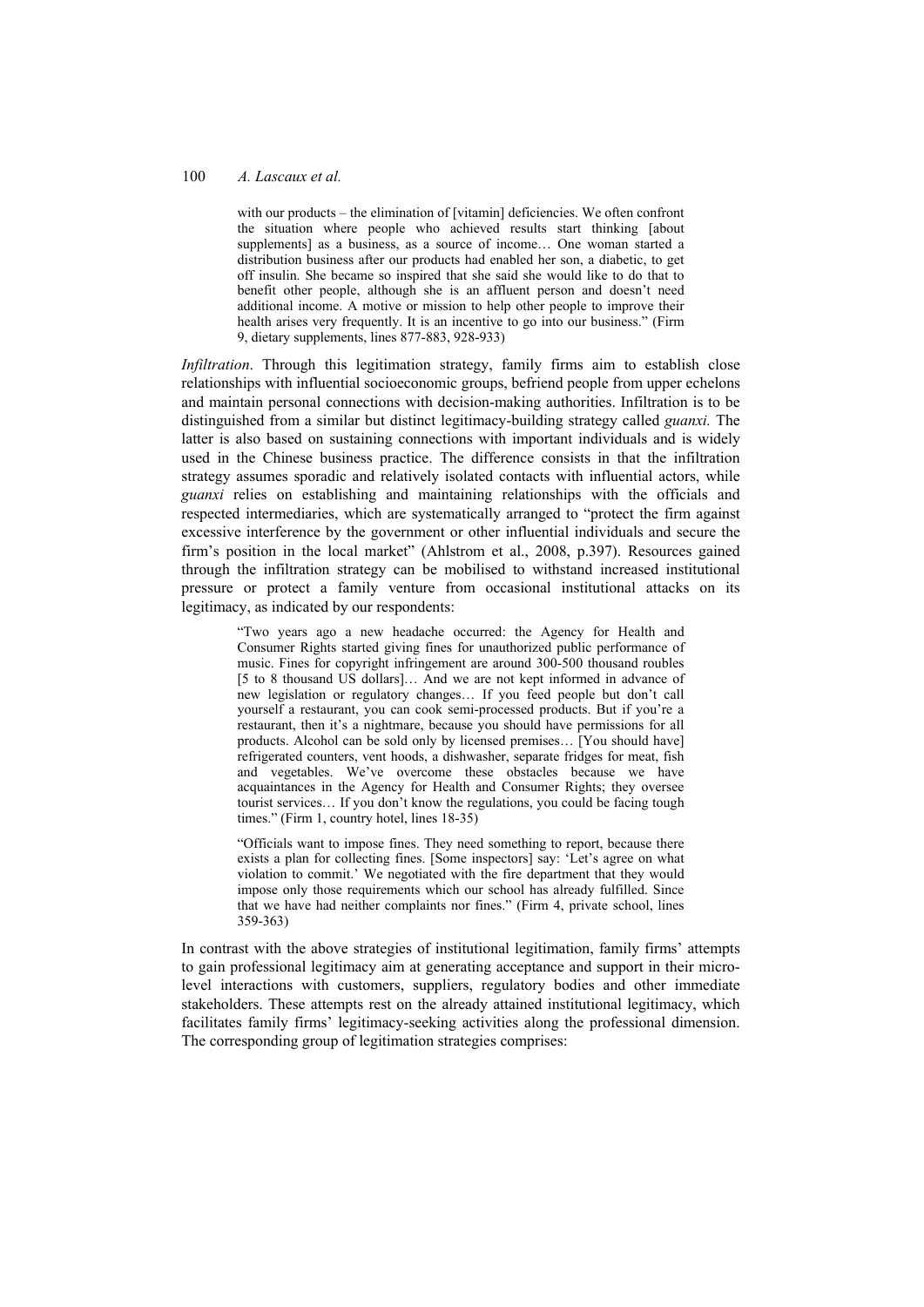- d negotiation
- e vertical transfer
- f lateral expansion.

*Negotiation*. This strategy is used by Russian family firms to convert their institutional backing into getting more professional freedom and recognition. It is akin to the bargaining tactics (Oliver, 1991, p.154), which "involve the effort of the organisation to exact some concessions from an external constituent in its demands or expectations" in order "to achieve an acceptable compromise on appropriate organisational processes or outputs." Support drawn from the dominant institutional structures helps family ventures to push the boundaries of what is allowed, obtain greater leeway in pursuing their business objectives and eventually solidify their positions in the market:

> "One day the operation department officers from the tax inspectorate found that we had erroneously recorded the cash balance at the beginning of the next day, not at the end of the previous day as required by law. They suggested we get fined 44 thousand roubles [about 750 US dollars] for that mistake, even though we had been good friends with their boss before that. I reached him at the office; he was going on holiday to the Maldives. We negotiated a fine reduction down to 25 thousand roubles. It turned out that all the necessary documents had been already prepared." (Firm 2, auto repair services, lines 194-197)

> "Last year we went to court. The prosecutor's office investigated whether we matched our star rating. If you're rated 4 stars or higher, you should have a lift, additional lighting, towels being changed every day, more than 8 coat hangers in the room… Finally, we defended the right to be named a mini hotel, which has to meet less strict requirements. Yet we are not allowed to have a laundry room and have to register it as dry cleaning facilities." (Firm 1, country hotel, lines 22-27)

*Vertical transfer*. This strategy of professional legitimation assumes that vertical connections with influential social groups, which are maintained by family entrepreneurs, are transformed into direct benefits for their companies, such as receiving customer recognition, garnering high-profile clients or obtaining resources for business development. Essentially, family firms cash out their vertical social capital to enhance the viability of their business projects and earn professional reputation and customer satisfaction. The following quotes demonstrate how this strategy works out:

> "Most parents were pleased [with the school], those who could help, from small and medium businesses, [really] helped us. They wanted their kids to be looked after, plus a good education which can be continued later. Their assistance involved, for example, annual tuition fees paid in advance, to renovate a [school] building, plus connections, for instance, to renew the lease, [plus] sponsoring the [school] bus, computers, furniture. We have never played up that point; all contributions were purely voluntary. [Instead, we accentuated] teachers' professionalism, high quality and honest work. Our main principle is that children can spend a whole day [at school] only if their environment is psychologically comfortable. Therefore, all [parents] want [our] school to stay open." (Firm 4, private school, lines 340-348)

> "Our connections help [us enormously]. Connections are everywhere, they are gained through many years [of cooperation], with retail chains, with the authorities. We developed mutual trust because we have a common goal, to survive in this society. We are all united in that." (Firm 5, cosmetics distribution, lines 457-460)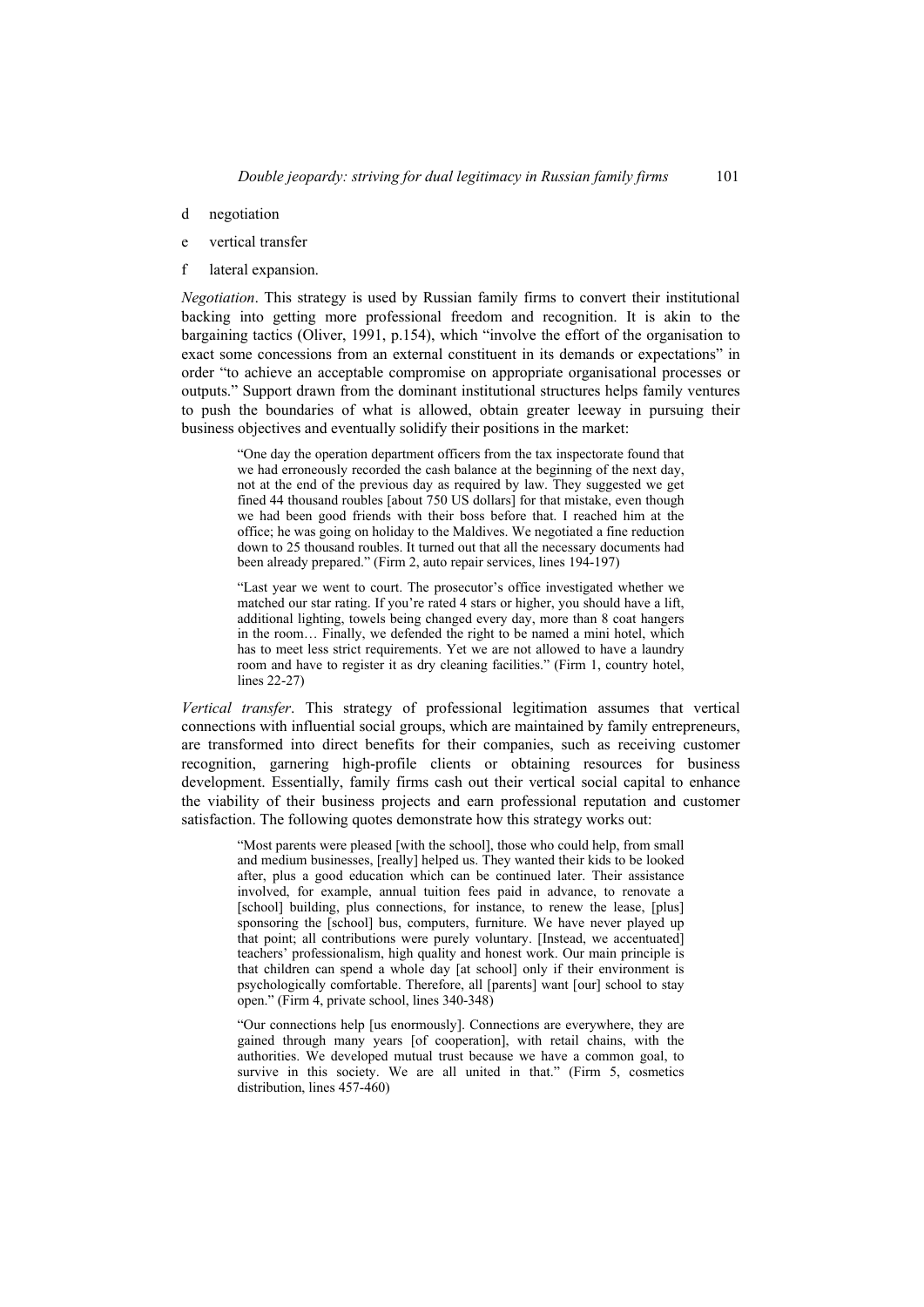#### 102 *A. Lascaux et al.*

"When we initially hired people, most employees, perhaps 70 percent, were our friends. Moreover, they were old friends from the military. There were a lot of retired army officers involved... They may have lacked experience in our business, but they were our friends… ready to carry out [their responsibilities], and they were hired because they knew the right people." (Firm 7, real estate development, lines 685-691)

*Lateral expansion*. Family firms exploiting this legitimation strategy typically associate their activities with grand moral values, such as honesty, trustworthiness or providing help to other people. They seek to translate a broad institutional support for these values into the advancement of their specific business interests. In other words, they attempt to convert their moral legitimacy into pragmatic one:

"[When you build up a customer base,] all options are acceptable. We started with our relatives, acquaintances and neighbours. Our business is based on stories. You have used our products and achieved results. Now tell as many people as possible about these results… We opened our first office in 2002… as my mother and I walked to the office, around three kilometres, we had a little chat with our friends we met along the way. Just a small talk: 'How are you?', and if a person started complaining, we replied: 'Our company [name] has a product that will definitely help you!'... We used this method to the full, in a three kilometre radius from our house and our office. We went directly to organizations and found a convenient time to present our products, along with tasting them. Usually, we arranged that during a lunch break. Our products are edible: gruels, soups, mousses. We set up tastings… where we talked about our products." (Firm 9, dietary supplements, lines 943-961)

Horizontal social ties sustained by family ventures are instrumental in spreading word of mouth, which helps to turn moral appropriateness into a particular firm's reputation and customer recommendations:

> "[In our previous firm, which had been bought from the former owner,] we started with already existing orders. And then new orders came through word of mouth. I reckon reputation is more important than marketing… People recommended us." (Firm 8, accounting, lines 819-821)

> "Trust and authority increased over time. Word of mouth helped [as well]." (Firm 12, cargo transportation, lines 1137-1138)

Figure 1 summarises the main directions of legitimation activities in Russian family ventures. It depicts both groups of legitimacy-seeking strategies along the two dimensions of the legitimacy grid, micro-level professional and macro-level institutional (straight arrows). Compliance, moral appeal and infiltration strategies help firms to move from quadrant 2 to quadrant 4 by increasing their institutional legitimacy. Negotiation, vertical transfer and lateral expansion strategies assist family firms to move from quadrant 3 to quadrant 4 through raising their professional legitimacy.

# **5 Discussion**

Suchman (1995, p.574) defines legitimacy as "a generalised perception or assumption that the actions of an entity are desirable, proper, or appropriate within some socially constructed system of norms, values, beliefs, and definitions". Such an interpretation assumes a high degree of uniformity among the characteristics of legitimacy: proper actions, for example, are simultaneously considered desirable and appropriate, and so on.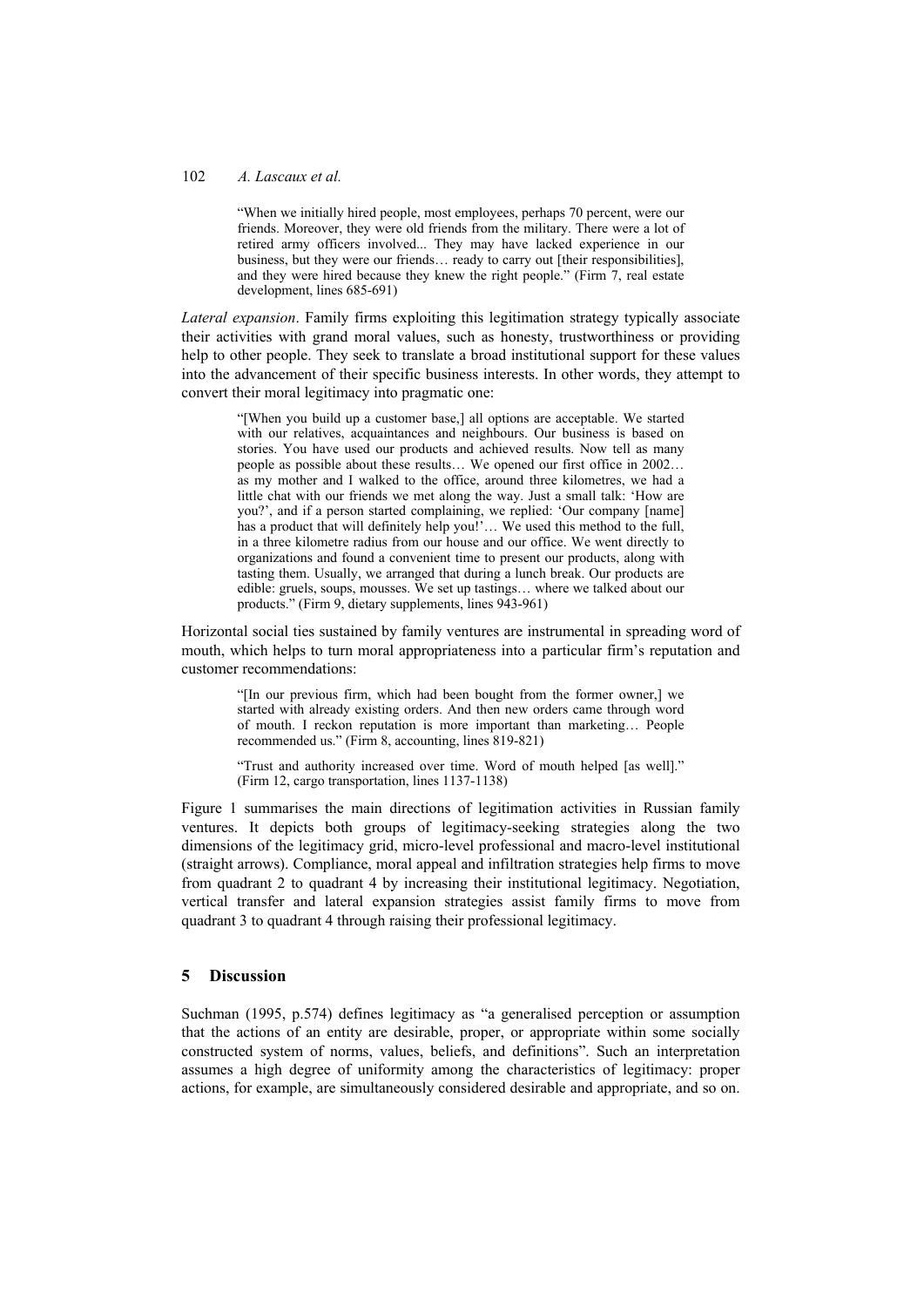Under certain circumstances, however, this assumption of uniformity loses its validity. It is easy to imagine a properly organised and legally permitted business venture, which is nevertheless deemed inappropriate on cultural or religious grounds or considered undesirable from a social or ethical standpoint. Possible illustrations range from casinos and pawnshops to genetically modified crops and mobile taxi apps. As a result, legitimacy judgements exhibit contrasting and even contradictory patterns depending on an entity that confers legitimacy, yardsticks applied to assess the firm's actions and aspects of business practices to be legitimised.

Organisational scholars have long recognised the fragmentary and inconclusive nature of legitimacy judgements (Ashforth and Gibbs, 1990; Dowling and Pfeffer, 1975). They acknowledge that different constituents conferring legitimacy on an organisation may compete over their legitimating authority, express conflicting values, make contradictory demands and have fluid and constantly evolving expectations. Moreover, these expectations are not consistent across various stakeholder groups and can diverge with respect to multiple activities in which organisations engage (Ashforth and Gibbs, 1990; Scott, 1995; Scherer et al., 2013; Sonpar et al., 2010). But it is one thing to contest organisational legitimacy on account of conflicting stakeholder demands and another to deny it altogether because influential institutional actors are reluctant to accept the organisation as a respectable partner in economic exchange. In addition, Deephouse and Suchman (2008) make an important remark about legitimacy varying in its certainty and security. Then again, there is a considerable difference between insecurity and uncertainty of the judgements about organisational legitimacy and overt and pervasive distrust, haughtiness and rejection displayed toward a certain form of business organisation. In the last instance, an organisation is deemed inferior because of its relative economic disadvantage and a vulnerable position in the current resource allocation system.

As our study clearly demonstrates, Russian family businesses are forced to confront the harsh institutional reality, in which the problems of contested legitimacy come to a head. This leads to the systematic denigration and delegitimation of family firms' efforts to unleash their entrepreneurial potential and accelerate Russia's socioeconomic development. Due to a constellation of cultural/cognitive and structural factors referred to in Sections 1 and 2, Russian family ventures suffer from incongruity in the assessments of their legitimacy. The fact that they are properly organised and incorporated does not yet translate into the desirability or appropriateness of their participation in certain types of economic activities. As a result, they have to affirm their legitimacy at two distinct levels – professional, which relates to their operations in the proximate business environment, and institutional, which is linked to their compliance with institutional norms and beliefs prevailing in a wider society.

In itself, there is nothing extraordinary in requiring the firms to achieve dual legitimacy through the different types of social interactions. For example, Aldrich and Fiol (1994) posit that innovating entrepreneurs simultaneously strive to attain cognitive legitimacy, which corresponds to the taken-for-grantedness of their products and business models, and sociopolitical legitimacy, which reflects their conformity to existing norms and laws. Aldrich and Fiol's framework, however, applies to legitimation efforts taken by novel ventures belonging to emerging industries and engaging in completely new activities. It does not assume that the discrepancies between the cognitive and sociopolitical aspects of legitimacy will be observed in the industries as conventional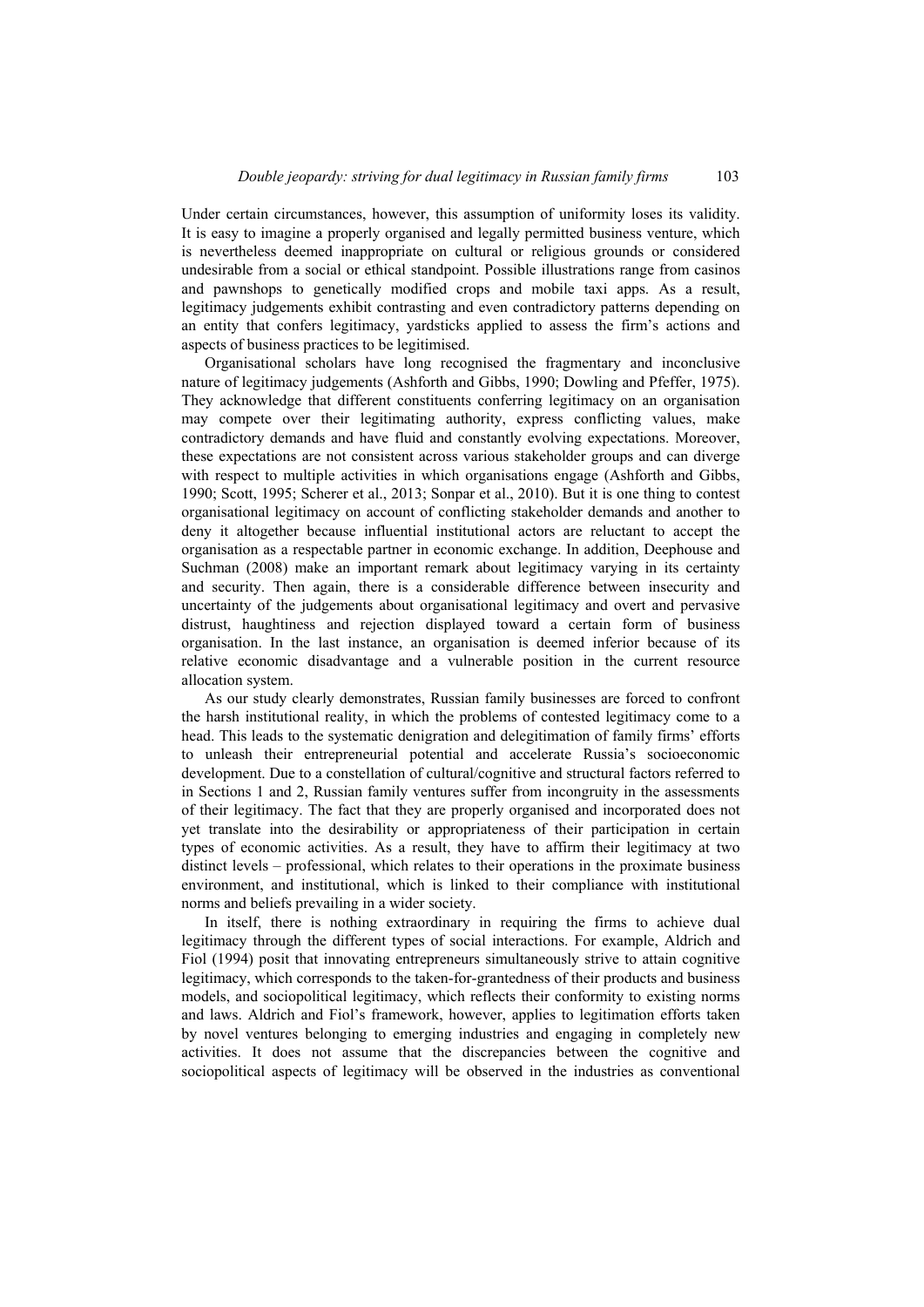as private schooling or real estate development and be related to the businesses as mundane as country hotels or auto repair shops.

This is, however, precisely the predicament faced by ordinary Russian family firms involved in commonplace business activities. Even when their business models or products are not challenged by powerful stakeholder groups, Russian family companies wrestle with the lack of institutional legitimacy affecting a particular type of economic organisation. Although completely legal, family firms tend to be perceived as an inferior business form, thereby echoing Dowling and Pfeffer's (1975) arguments on the imperfect correlation between legality and legitimacy.

The dual legitimation argument put forward in this paper presumes that Russian family firms make attempts to legitimise their activities along the professional or institutional lines, depending on the legitimacy aspect they are short of. Such an assumption provides an integrative perspective on legitimation processes. It combines insights from the strategic approach to legitimacy-seeking activities, which emphasises how organisations can manage and manipulate legitimacy perceptions to achieve their objectives and generate societal support, and the institutional view of legitimation, which highlights sectoral and cultural pressures imposed on organisations by prevailing social institutions (Brown and Toyoki, 2013; Deephouse and Suchman, 2008; Suchman, 1995). Russian family firms, therefore, are supposed to vigorously pursue their legitimacy agenda while finding themselves confronted with the pressing demands of the prevalent institutional norms to which they energetically try to adjust.2

Paradoxically, Russian family ventures have to exert strenuous efforts just to achieve a passive state of legitimacy (Suchman, 1995), that is, to be left alone and allowed to run and develop their business without undue interference from the dominant institutional forces. Faced with the societal norms and practices, which often construct family entrepreneurship in negative terms, family firms implement flexible, multidirectional actions and employ various legitimacy-building strategies. The choice of the strategy depends upon which aspects of firms' activities stand in need of legitimation and which type of stakeholders is to be targeted by these strategies (Ashforth and Gibbs, 1990; Oliver, 1990; Reay et al., 2015; Suchman, 1995). Family businesses negotiate their legitimacy with a number of influential social groups through choosing the ways to respond to institutional pressures (Berrone et al., 2010), navigating across multiple requirements of different legitimacy-conferring stakeholders (Rueede and Kreutzer, 2015) and conforming to the cognitive models and social orientations of various actors assessing their legitimacy (Bitektine, 2011; O'Neil and Ucbasaran, 2016; Panwar et al., 2014).

At the same time, it should be noted that not all legitimation strategies described in the organisational literature can be used in the practice of Russian family firms. For example, Russian family ventures cannot resort to the strategies of avoidance or defiance (Oliver, 1991), because the country's family businesses do not have enough clout to circumvent, ignore or attack the dominant institutional rules or influential stakeholder groups imposing them. In a similar vein, institutional distrust of family firms, their relatively disadvantaged economic position and the scarcity of resources available to family entrepreneurs restrict the opportunities to implement the legitimacy-building strategies of selecting among multiple environments and manipulating environmental structure (Suchman, 1995).Transforming existing institutions (Garud et al., 2007) or creating new rules, norms, beliefs and other elements of the family ventures' social context (Ahlstrom et al., 2008; Zimmerman and Zeitz, 2002) remains entirely impossible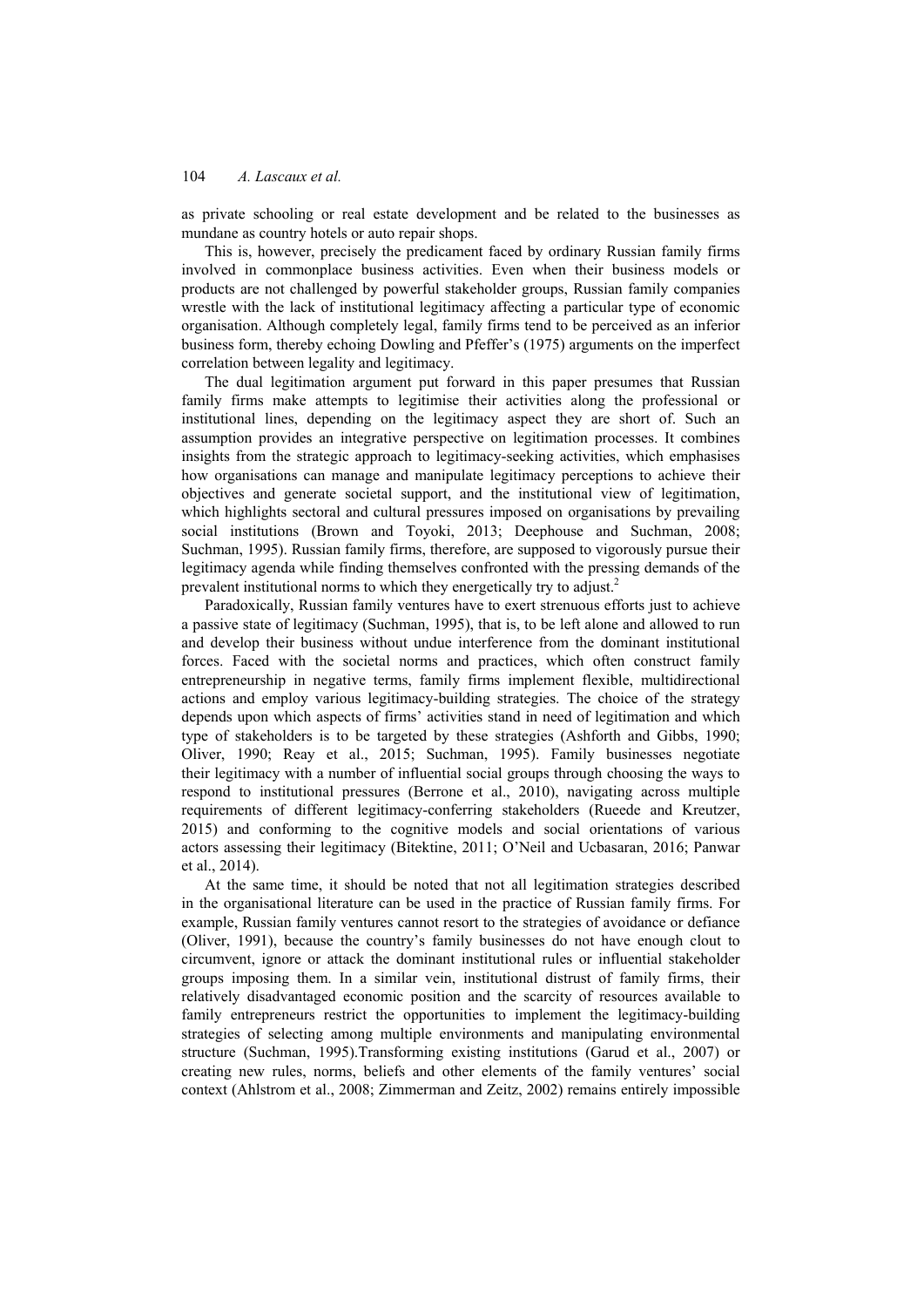for Russia's family businesses. By the same token, the more specialised legitimacyseeking strategies geared to the needs of private firms in controversial industries (Reast et al., 2013) or emerging economies (Ahlstrom et al., 2008) remain largely unattainable to family firms in Russia. These companies cannot afford to start partnering activities which involve considerable resource commitment, formal cooperation agreements and major contributions to local economic development. The cooptation of influential decision-makers to the family firms' boards of directors (Ahlstrom et al., 2008; Oliver, 1991; Suchman, 1995) represents an equally improbable legitimation approach, since the dominant institutional actors would be reluctant to directly engage in the activities of organisations with inferior status.

As can be seen from the preceding discussion, this study seeks to contribute to several strands of organisational literature. First, we make a contribution to the institutional theory of organisations through introducing a concept of dual legitimacy, which should be earned by family firms in a transitioning environment. By emphasising the heterogeneous and potentially conflictual nature of legitimacy attributes, we show that a firm can be properly organised and incorporated but not accepted or desired as an economic partner by influential institutional actors. This is particularly so when it comes to legitimacy judgements made by the dominant social groups with respect to less privileged economic agents. Second, our paper advances and refines a multilevel conceptualisation of family firm legitimacy. We argue that legitimation processes taking place in Russian family companies are neither straightforward nor unidimensional. Our study incorporates a number of cross-level effects generated by the micro-level actions of companies trying to adequately respond to the macro-level institutional pressures. Third, we add to the rather sparse empirical literature addressing family firm behaviour in the Russian economy (Barkhatova et al., 2001; Volkov, 2014). Through highlighting significant obstacles to acquiring legitimacy in Russian family ventures, we endorse the dynamic institution-based view of the firm (Amit et al., 2015; Banalieva et al., 2015), which posits that not all institutional conditions are equally conducive to family firms' market success in transition economies (see also Gedajlovic et al., 2012).

Obviously, this study has important limitations. First, our analysis is based on the small sample of firms. This precludes generalisation and application of statistical techniques to examine the professional and institutional paths of legitimation in Russian family ventures. However, given the structural impediments and mental models prevailing in the Russian socioeconomic environment, we do not expect that the outcomes of the study will show considerable variation depending on the number of surveyed firms. Further research on legitimation practices in family business may use an extended sample of firms belonging to a wider range of industry sectors and also involve larger, openly traded family companies. Second, and perhaps more significantly, the specific conditions characterising the Russian economic system, such as preferences given to big state-owned enterprises and inimical attitudes to family entrepreneurs, raise questions about the applicability of results obtained in this study to other transition contexts. We believe, though, that the political and economic predicaments confronted by Russian family firms are far from being unique. Other emerging economies may also exhibit similar structural and sociocognitive features. For example, they can reveal the prevalence of large state-controlled companies and a dismissive stance towards family business, which impair family firm development and urge family ventures to pursue dual legitimation strategies. It would be interesting to contrast legitimation processes and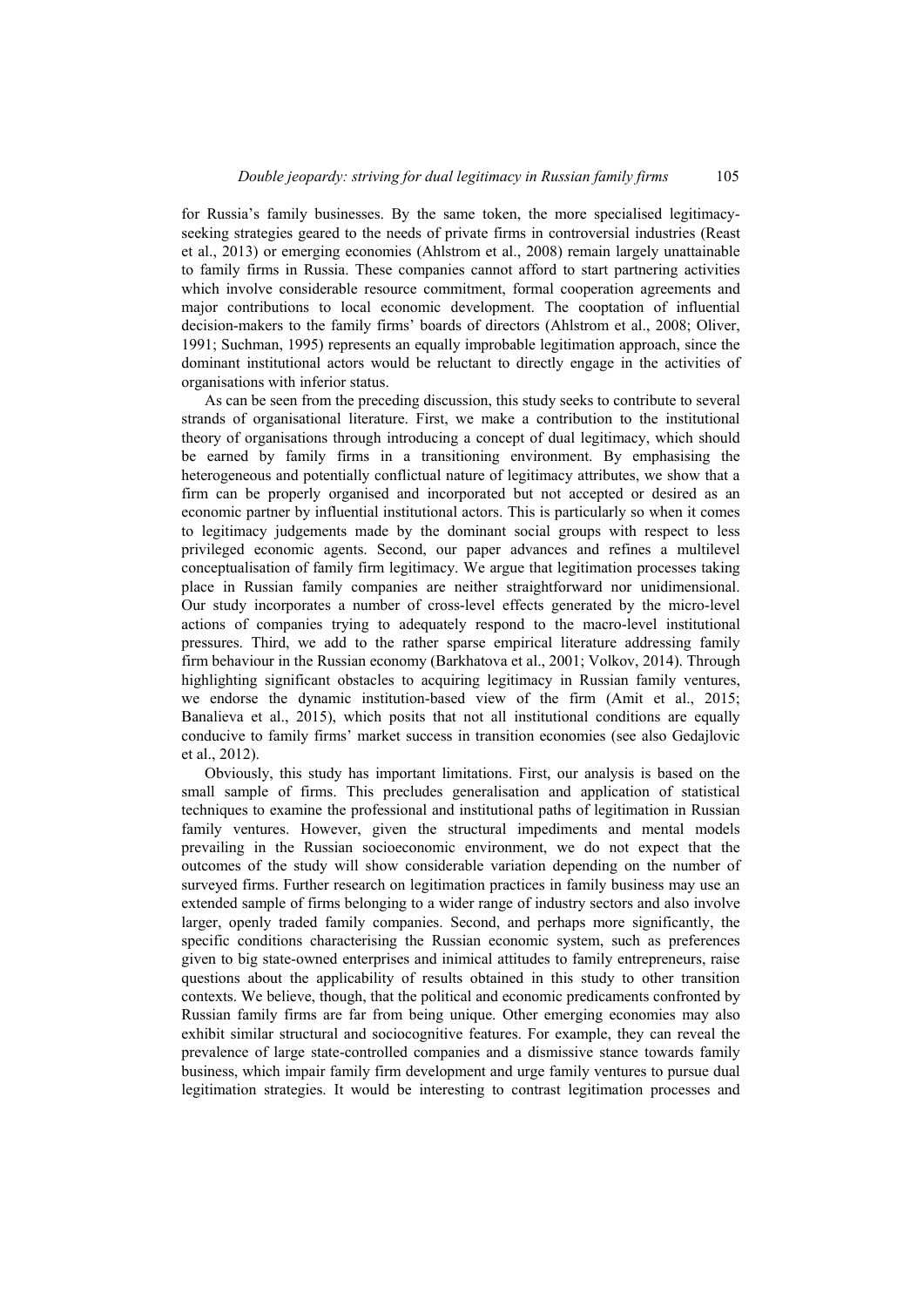outcomes achieved by family firms in different geographic settings varying on the degree of political and economic support received by family companies. Studies of family businesses in transition economies (Dana and Ramadani, 2015) indicate that family ventures may indeed confront difficulties in accessing various types of resources. At the same time, family firms can experience shortcomings in the activities of business support institutions, which prompts family entrepreneurs to strive for dual legitimacy in their external environment.

Future studies may also wish to focus on the role of organisational social capital in attaining family firm legitimacy. Scholars of family business have long emphasised the importance of family firm's social capital for increasing the viability of family companies, enhancing their performance and improving their adaptive fit (Arregle et al., 2007; Pearson et al., 2008; Sirmon and Hitt, 2003; Zahra, 2010). Although we have already demonstrated how Russian family ventures mobilise their network connections and hierarchical support to gain professional and institutional recognition, more research is needed to shed light on the impact of horizontal and vertical social ties in family firms on their legitimation outcomes. Possible questions include: "Do horizontal or vertical social connections matter most in achieving legitimacy in family firms?", "How does the strength of social ties affect family firm legitimation?" and "What are the implications of a potential conflict among various sources of social capital for family firm legitimacy?"

We believe that the concept of dual legitimacy presented in this paper will be fruitful for future work on family firm legitimation. We also hope that other scholars will share our interest in determining the origins and implications of legitimacy-seeking activities in family ventures and contribute to better understanding of complex interlinkages between family firm legitimacy and other organisational and institutional factors shaping family businesses.

# **Declarations of interest**

None.

# **Funding sources**

This research did not receive any specific grant from funding agencies in the public, commercial, or not-for-profit sectors.

## **Acknowledgement**

We would like to thank the Editor of this Journal, Professor Nivedita Agarwal, and the two anonymous reviewers for their comments and suggestions that were extremely helpful in improving the original manuscript.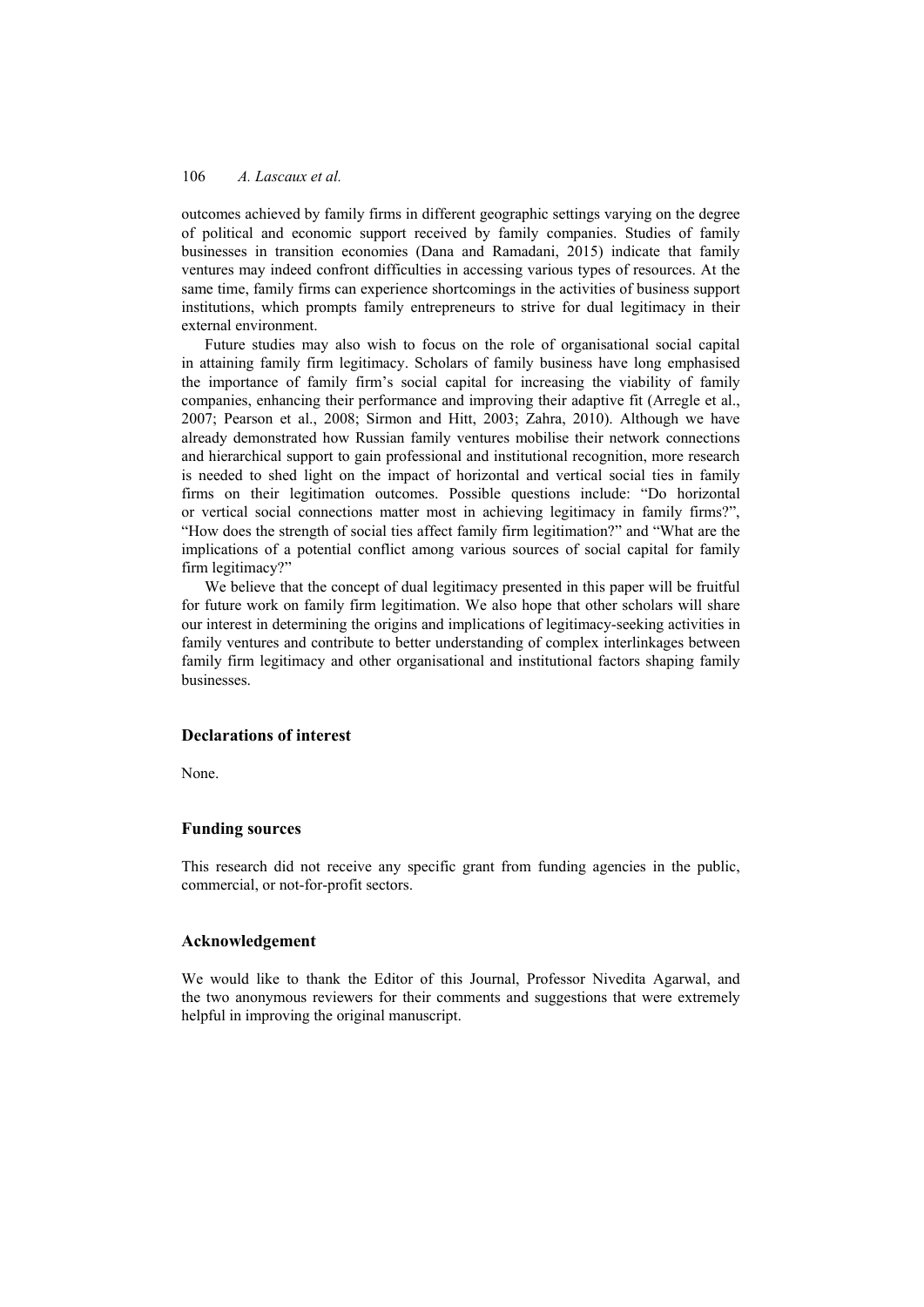### **References**

- Abramov, A., Radygin, A. and Chernova, M. (2017) 'State-owned enterprises in the Russian market: ownership structure and their role in the economy', *Russian Journal of Economics*, Vol. 3, No. 1, pp.1–23.
- Ahlstrom, D., Bruton, G.D. and Yeh, K.S. (2008) 'Private firms in China: building legitimacy in an emerging economy', *Journal of World Business*, Vol. 43, No. 4, pp.385–399.
- Aldrich, H.E. and Fiol, C.M. (1994) 'Fools rush in? The institutional context of industry creation', *Academy of Management Review*, Vol. 19, No. 4, pp.645–670.
- Alexeev, M. and Weber, S. (Eds.) (2013) *The Oxford Handbook of the Russian Economy*, Oxford University Press, Oxford.
- Amit, R., Ding, Y., Villalonga, B. and Zhang, H. (2015) 'The role of institutional development in the prevalence and performance of entrepreneur and family-controlled firms', *Journal of Corporate Finance*, Vol. 31, April, pp.284–305.
- Arregle, J-L., Hitt, M.A., Sirmon, D.G. and Very, P. (2007) 'The development of organizational social capital: attributes of family firms', *Journal of Management Studies*, Vol. 44, No. 1, pp.73–95.
- Ashforth, B.E. and Gibbs, B.W. (1990) 'The double-edge of organizational legitimation', *Organization Science*, Vol. 1, No. 2, pp.177–194.
- Banalieva, E.R., Eddleston, K.A. and Zellweger, T.M. (2015) 'When do family firms have an advantage in transitioning economies? Toward a dynamic institution-based view', *Strategic Management Journal*, Vol. 36, No. 9, pp.1358–1377.
- Barkhatova, N., McMylor, P. and Mellor, R. (2001) 'Family business in Russia: the path to middle class?', *British Journal of Sociology*, Vol. 52, No. 2, pp.249–269.
- Basco, R., Campopiano, G., Calabrò, A. and Kraus, S. (2019) 'They are not all the same! Investigating the effect of executive versus non-executive family board members on firm performance', *Journal of Small Business Management*, Vol. 57, Suppl. S2, November, pp.637–657.
- Beck, S. and Prügl, R. (2018) 'Family firm reputation and humanization: Consumers and the trust advantage of family firms under different conditions of brand familiarity', *Family Business Review*, Vol. 31, No. 4, pp.460–482.
- Berrone, P., Cruz, C. and Gomez-Mejia, L.R. (2012) 'Socioemotional wealth in family firms: theoretical dimensions, assessment approaches, and agenda for future research', *Family Business Review*, Vol. 25, No. 3, pp.258–279.
- Berrone, P., Cruz, C., Gomez-Mejia, L.R. and Larraza-Kintana, M. (2010) 'Socioemotional wealth and corporate responses to institutional pressures: Do family-controlled firms pollute less?', *Administrative Science Quarterly*, Vol. 55, No. 1, pp.82–113.
- Bitektine, A. (2011) 'Toward a theory of social judgments of organizations: the case of legitimacy, reputation, and status', *Academy of Management Review*, Vol. 36, No. 1, pp.151–179.
- Brown, A.D. and Toyoki, S. (2013) 'Identity work and legitimacy', *Organization Studies*, Vol. 34, No. 7, pp.875–896.
- Brown, V. and Clarke, V. (2006) 'Using thematic analysis in psychology', *Qualitative Research in Psychology*, Vol. 3, No. 2, pp.77–101.
- Brundin, E., Samuelsson, E.F. and Melin, L. (2014) 'Family ownership logic: framing the core characteristics of family businesses', *Journal of Management and Organization*, Vol. 20, No. 1, pp.6–37.
- Camfield, C. and Franco, M. (2019) 'The influence of personal values on family firm succession: a structural model', *International Journal of Entrepreneurial Venturing*, Vol. 11, No. 4, pp.335–372.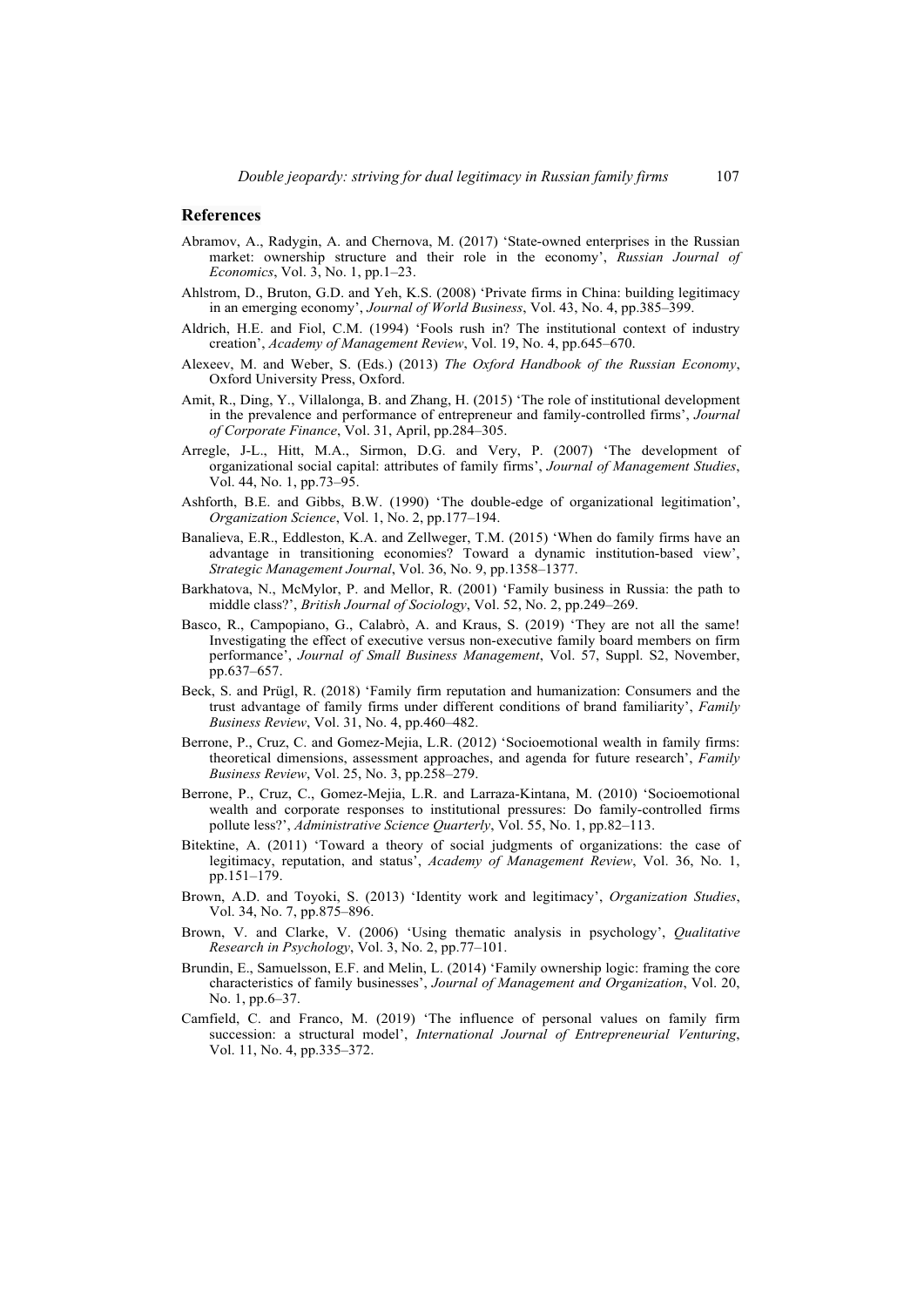- Charmaz, K. (2005) 'Grounded theory in the 21st century: applications for advancing social justice studies', in Denzin, N.K. and Lincoln, Y.S. (Eds.): *The Sage Handbook of Qualitative Research*, Sage, Thousand Oaks, CA, pp.507–536.
- Chrisman, J.J. (2019) 'Stewardship theory: realism, relevance, and family firm governance', *Entrepreneurship Theory and Practice*, Vol. 43, No. 6, pp.1051–1066.
- Chrisman, J.J., Chua, J.H. and Steier, L.P. (2011) 'Resilience of family firms: an introduction', *Entrepreneurship Theory and Practice*, Vol. 35, No. 6, pp.1107–1119.
- Chua, J.H., Chrisman, J.J. and Bergiel, E.B. (2009) 'An agency theoretic analysis of the professionalized family firm', *Entrepreneurship Theory and Practice*, Vol. 33, No. 2, pp.355–372.
- Dana, L-P. and Ramadani, V. (Eds.) (2015) *Family Businesses in Transition Economies: Management, Succession and Internationalization*, Springer, Cham.
- Deephouse, D.L. and Suchman, M. (2008) 'Legitimacy in organizational institutionalism', in Greenwood, R., Oliver, C., Suddaby, R. and Sahlin, K. (Eds.): *The Sage Handbook of Organizational Institutionalism*, Sage, Los Angeles, pp.49–67.
- Dowling, J. and Pfeffer, J. (1975) 'Organizational legitimacy: social values and organizational behavior', *Pacific Sociology Review*, Vol. 18, No. 1, pp.122–136.
- Dyer Jr., W.G. and Whetten, D.A. (2006) 'Family firms and social responsibility: preliminary evidence from the S&P 500', *Entrepreneurship Theory and Practice*, Vol. 30, No. 6, pp.785–802.
- Economist (2015) 'To have and to hold', *Special Report: 'Family Companies'*, 18 April.
- Erdogan, I., Rondi, E., De Massis, A., Sharma, P., Chrisman, J.J., Chua, J.H. and Steier, L.P. (2020) 'Managing the tradition and innovation paradox in family firms: a family imprinting perspective', *Entrepreneurship Theory and Practice*, Vol. 44, No. 1, pp.20–54.
- European Investment Bank (2013) *Small and Medium Entrepreneurship in Russia*, http://www.eib.org/econ\_study\_small\_and\_medium\_entrepreneurship\_in\_russia\_en.pdf (Accessed 27 January, 2020).
- Fernández-Aráoz, C., Iqbal, S. and Ritter, J. (2015) 'Leadership lessons from great family businesses', *Harvard Business Review*, Vol. 93, No. 4, pp.82–88.
- Garud, R., Hardy, C. and Maguire, S. (2007) 'Institutional entrepreneurship as embedded agency: An introduction to the special issue', *Organization Studies*, Vol. 28, No. 7, pp.957–969.
- Gedajlovic, E., Carney, M., Chrisman, J.J. and Kellermanns, F.W. (2012) 'The adolescence of family firm research: taking stock and planning for the future', *Journal of Management*, Vol. 38, No. 4, pp.1010–1037.
- Gedajlovic, E., Lubatkin, M.H. and Schulze, W.S. (2004) 'Crossing the threshold from founder management to professional management: a governance perspective', *Journal of Management Studies*, Vol. 41, No. 5, pp.899–912.
- Hall, A. and Nordqvist, M. (2008) 'Professional management in family businesses: toward an extended understanding', *Family Business Review*, Vol. 21, No. 1, pp.51–69.
- Heino, N., Tuominen, P. and Tuominen, T. (2019) 'The accounting performance of listed family firms vs. non-family firms: a systematic review of empirical studies', *International Journal of Entrepreneurial Venturing*, Vol. 11, No. 2, pp.103–141.
- Kachaner, N., Stalk, G. and Bloch, A. (2012) 'What you can learn from family business: Focus on resilience, not short-term performance', *Harvard Business Review*, Vol. 90, No. 11, pp.102–106.
- Koiranen, M. (2002) 'Over 100 years of age but still entrepreneurially active in business: Exploring the values and family characteristics of old Finnish family firms', *Family Business Review*, Vol. 15, No. 3, pp.175–187.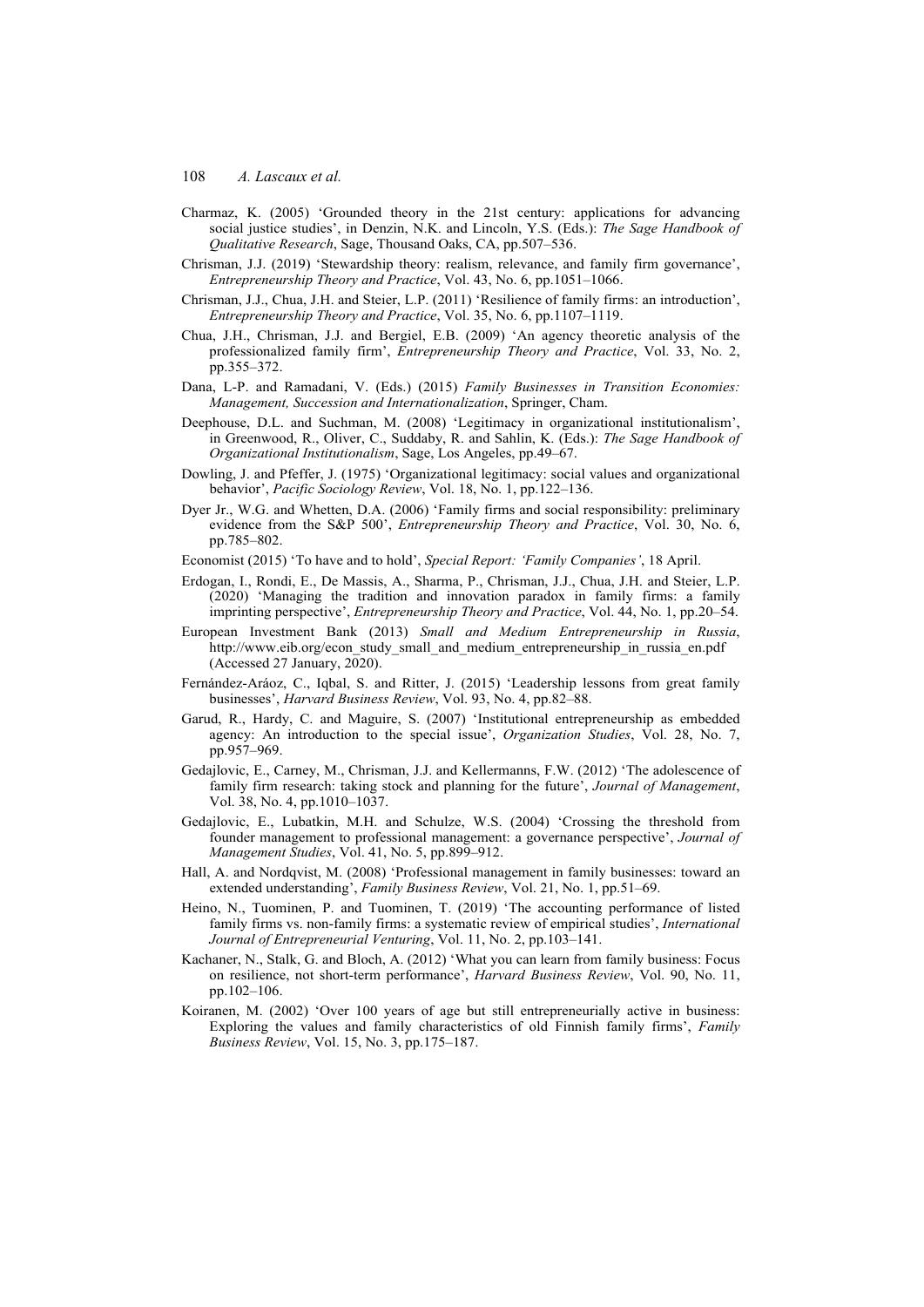- Korchagina, E. and Shilo, P. (2017) 'The features of family business in the country with transitional economy: Russian case', in Bilgin, M.H., Danis, H., Demir, E. and Can, U. (Eds.): *Financial Environment and Business Development*, Springer, Cham, pp.315–322.
- Kotlar, J., De Massis, A., Frattini, F. and Kammerlander, N. (2020) 'Motivation gaps and implementation traps: the paradoxical and time-varying effects of family ownership on firm absorptive capacity', *Journal of Product Innovation Management*, Vol. 37, No. 1, pp.2–25.
- Lappalainen, J. and Niskanen, M. (2013) 'Behavior and attitudes of small family firms towards different funding sources', *Journal of Small Business and Entrepreneurship*, Vol. 26, No. 6, pp.579–599.
- Lumpkin, G.T. and Brigham, K.H. (2011) 'Long-term orientation and intertemporal choice in family firms', *Entrepreneurship Theory and Practice,* Vol. 35, No. 6, pp.1149–1169.
- Miles, M.B. and Huberman, A.M. (1994) *Qualitative Data Analysis: An Expanded Sourcebook*, Sage, Thousand Oaks, CA.
- Mitchell, R.K., Agle, B.R., Chrisman, J.J. and Spence, L.J. (2011) 'Toward a theory of stakeholder salience in family firms', *Business Ethics Quarterly*, Vol. 21, No. 2, pp.235–255.
- Niskanen, M., Niskanen, J. and Laukkanen, V. (2011) 'The debt agency costs of family ownership in small and micro firms', *International Journal of Entrepreneurship and Small Business*, Vol. 11, No. 3, pp.353–366.
- O'Neil, I. and Ucbasaran, D. (2016) 'Balancing 'what matters to me' with 'what matters to them': exploring the legitimation process of environmental entrepreneurs', *Journal of Business Venturing*, Vol. 31, No. 2, pp.133–152.
- Oliver, C. (1990) 'Determinants of interorganizational relationships: integration and future directions', *Academy of Management Review*, Vol. 15, No. 2, pp.241–265.
- Oliver, C. (1991) 'Strategic responses to institutional processes', *Academy of Management Review*, Vol. 16, No. 1, pp.145–179.
- Panwar, R., Paul, K., Nybakk, E., Hansen, E. and Thompson, D. (2014) 'The legitimacy of CSR actions of publicly traded companies versus family-owned companies', *Journal of Business Ethics*, Vol. 125, No. 3, pp.481–496.
- Pearson, A.W., Carr, J.C. and Shaw, J.C. (2008) 'Toward a theory of familiness: a social capital perspective', *Entrepreneurship Theory and Practice*, Vol. 32, No. 6, pp.949–969.
- PricewaterhouseCoopers (2015) *Private and Family Business in Russia: Challenges and growth Drivers for Today and Tomorrow*, http://www.pwc.ru/fbs2014/en (Accessed 21 February, 2018).
- Reast, J., Maon, F., Lindgreen, A. and Vanhamme, J. (2013) 'Legitimacy-seeking organizational strategies in controversial industries: a case study analysis and a bidimensional model', *Journal of Business Ethics*, Vol. 118, No. 1, pp.139–153.
- Reay, T., Jaskiewicz, P. and Hinings, C.R. (2015) 'How family, business, and community logics shape family firm behavior and 'rules of the game' in an organizational field', *Family Business Review*, Vol. 28, No. 4, pp.292–311.
- Reddaway, P. and Orttung, R.W. (Eds.) (2005) *The Dynamics of Russian Politics: Putin's Reform of Federal-Regional Relations*, Vol. 2, Rowman & Littlefield, Lanham, MD.
- Rueede, D. and Kreutzer, K. (2015) 'Legitimation work within a cross-sector social partnership', *Journal of Business Ethics*, Vol. 128, No. 1, pp.39–58.
- Sageder, M., Mitter, C. and Feldbauer-Durstmueller, B. (2018) 'Image and reputation of family firms: A systematic literature review of the state of research', *Review of Managerial Science*, Vol. 12, No. 1, pp.335–377.
- Saldaña, J. (2015) *The Coding Manual for Qualitative Researchers*, Sage, Thousand Oakes, CA.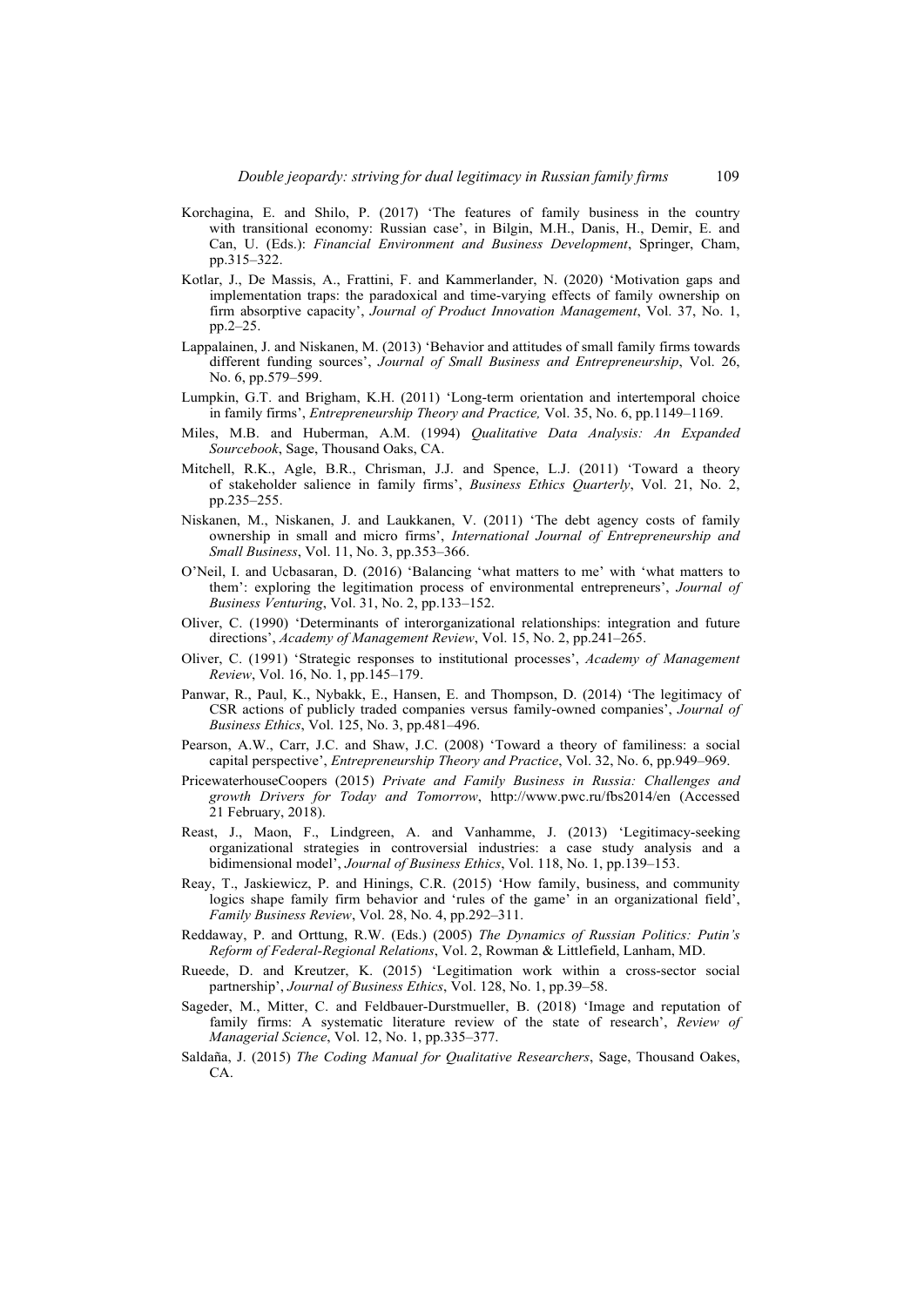- Scherer, A.G., Palazzo, G. and Seidl, D. (2013) 'Managing legitimacy in complex and heterogeneous environments: Sustainable development in a globalized world', *Journal of Management Studies*, Vol. 50, No. 2, pp.259–284.
- Schüler, P., Mietzner, M. and Schiereck, D. (2019) 'Acquisitions by family businesses in continental Europe and their differences compared to private equity investors', *International Journal of Entrepreneurial Venturing*, Vol. 11, No. 2, pp.142–163.
- Scott, W.R. (1995) *Institutions and Organizations*, Sage, Thousand Oaks, CA.
- Sharma, P., Chrisman, J.J., Chua, J.H. and Steier, L.P. (2020) 'Family firm behavior from a psychological perspective', *Entrepreneurship Theory and Practice*, Vol. 44, No. 1, pp.3–19.
- Simonova, L. and Rudenko, D. (2017) 'Russian business practice: issues of corruption and trust', in Bilgin, M.H., Danis, H., Demir, E. and Can, U. (Eds.): *Financial Environment and Business Development*, Springer, Cham, pp.611–622.
- Sirmon, D.G. and Hitt, M.A. (2003) 'Managing resources: linking unique resources, management, and wealth creation in family firms', *Entrepreneurship Theory and Practice*, Vol. 27, No. 4, pp.339–358.
- Sonpar, K., Pazzaglia, F. and Kornijenko, J. (2010) 'The paradox and constraints of legitimacy', *Journal of Business Ethics*, Vol. 95, No. 1, pp.1–21.
- Stewart, A. and Hitt, M.A. (2012) 'Why can't a family business be more like a nonfamily business? Modes of professionalization in family firms', *Family Business Review*, Vol. 25, No. 1, pp.58–86.
- Suchman, M.C. (1995) 'Managing legitimacy: strategic and institutional approaches', *Academy of Management Review*, Vol. 20, No. 3, pp.571–610.
- Tridico, P. (2010) 'Growth, inequality and poverty in emerging and transition economies', *Transition Studies Review*, Vol. 16, No. 4, pp.979–1001.
- Tsui-Auch, L.S. (2004) 'The professionally managed family-ruled enterprise: ethnic Chinese business in Singapore', *Journal of Management Studies*, Vol. 41, No. 4, pp.693–723.
- Van Gils, A., Dibrell, C., Neubaum, D.O. and Craig, J.B. (2014) 'Social issues in the family enterprise', *Family Business Review*, Vol. 27, No. 3, pp.193–205.
- Volkov, D.A. (2014) 'Family business in Russia: Results of the empirical research', *World Applied Sciences Journal*, Vol. 30, No. 4, pp.468–474.
- Zahra, S.A. (2010) 'Harvesting family firms' organizational social capital: a relational perspective', *Journal of Management Studies*, Vol. 47, No. 2, pp.345–366.
- Zhang, J. and Ma, H. (2009) 'Adoption of professional management in Chinese family business: a multilevel analysis of impetuses and impediments', *Asia Pacific Journal of Management*, Vol. 26, No. 1, pp.119–139.
- Zimmerman, M.A. and Zeitz, G.J. (2002) 'Beyond survival: achieving new venture growth by building legitimacy', *Academy of Management Review*, Vol. 27, No. 3, pp.414–431.

#### **Notes**

<sup>1</sup>Evidence from Russian family businesses located in the Siberian region (Barkhatova et al., 2001) reveals striking similarities in the officials' attitudes toward family firms, which are marked by hostility, deep suspicion and distrust. In the interviews, family entrepreneurs express bitterness and resentment over pervasive regulation of their activities, arbitrariness, abuse of power and haughtiness of the tax inspectors, illicit claims on their firms' earnings and widespread bribery. Tellingly, one sub-heading in this paper reads "Economic terror on the part of the state".